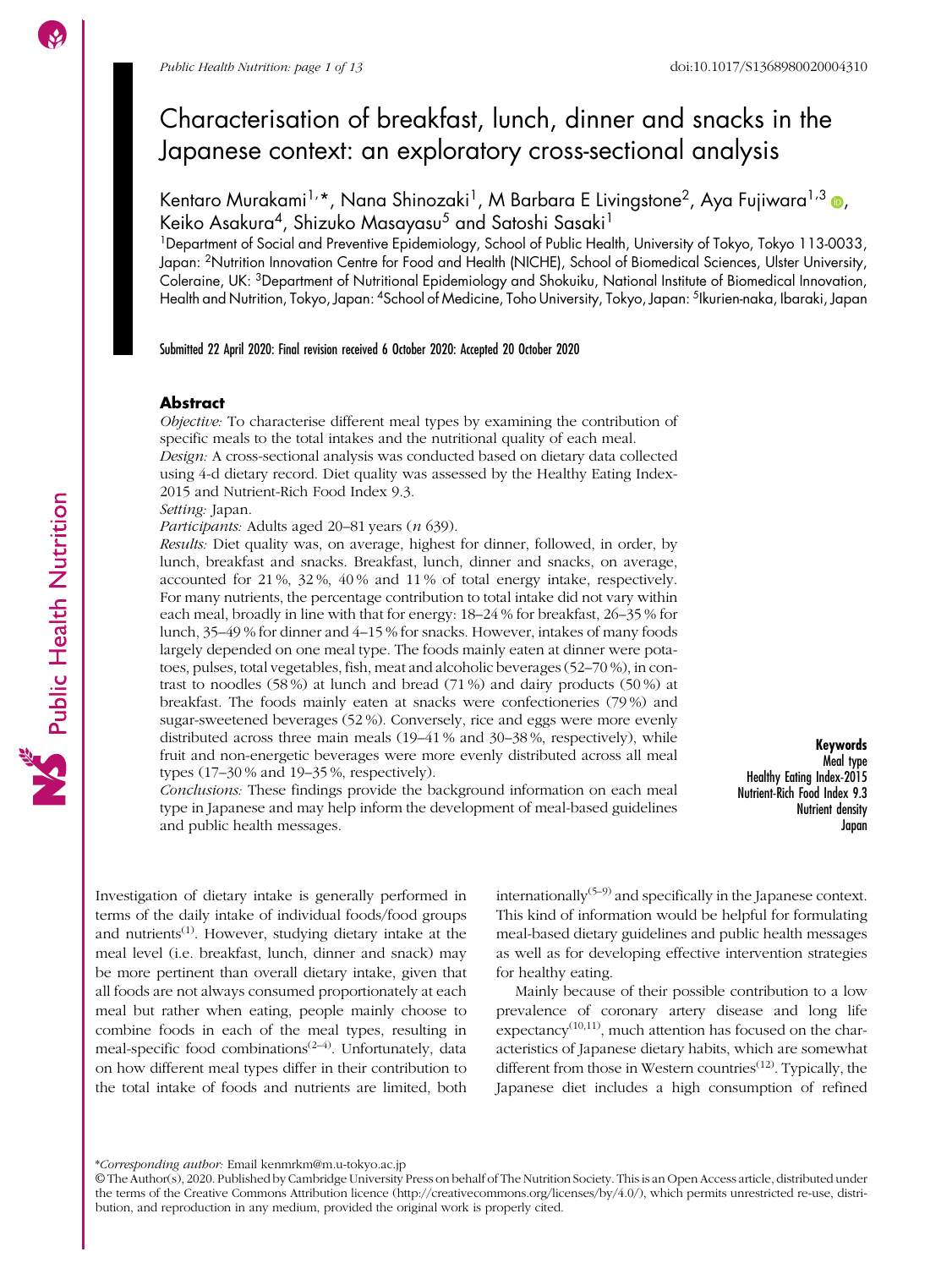grains, soyabean products, seaweeds, vegetables, fish and green tea and a low consumption of whole grains, nuts, processed meat and sugar-sweetened beverages $(13,14)$  $(13,14)$ . At the nutrient level, Japanese diets are high in  $Na<sup>(15,16)</sup>$  $Na<sup>(15,16)</sup>$  $Na<sup>(15,16)</sup>$  but low in saturated fats<sup> $(17,18)$  $(17,18)$ </sup> and added sugars<sup> $(18,19)$  $(18,19)$ </sup>. Furthermore, Japanese diets are high in dietary glycaemic index and glycaemic load<sup>[\(20\)](#page-11-0)</sup> but low in dietary energy density([21](#page-11-0)).

Japanese meal patterns typically consist of a staple food (mainly rice), a main dish (mainly protein-rich foods) and a side dish (mainly vegetables)<sup>([22](#page-12-0))</sup>. Furthermore, the proportion of daily energy intake (EI) consumed at breakfast, lunch, dinner and snacks is, on average, 23, 30, 40 and 8%, respectively, in Japan<sup> $(23)$  $(23)$  $(23)$ </sup>, while the ranges of corresponding values are 9–20 % (median 16 %), 16–45 % (median 25 %), 24–40 % (median 32 %) and 10–34 % (median  $26\%$ ), respectively, in the USA $^{(24)}$  $^{(24)}$  $^{(24)}$  and ten European countries participating in the European Prospective Investigation into Cancer and Nutrition calibra-tion study<sup>([25](#page-12-0))</sup>. Additionally, recent analyses conducted in the UK<sup>[\(26\)](#page-12-0)</sup>, the USA<sup>([27](#page-12-0))</sup>, Australia<sup>[\(28\)](#page-12-0)</sup> and Japan<sup>[\(29](#page-12-0))</sup> have shown that the associations of frequency of meals (sum of breakfast, lunch and dinner) and snacks with overall diet quality differ among populations, warranting thorough investigation on food and nutrient profiles of each meal type within a specific population.

In the present cross-sectional study, we characterised breakfast, lunch, dinner and snacks in the Japanese context, by examining how each meal contributes to intakes of foods and nutrients, as well as the nutritional quality of each meal. We also examined the associations of overall diet quality with food and nutrient intakes from each of the different meal types.

# Methods

#### Data source and analytic sample

The present cross-sectional analysis was based on two independent data sets collected using the similar procedure but at different time periods, that is in 2003 and 2013. As details of both surveys have been provided elsewhere<sup> $(16,30-33)$  $(16,30-33)$  $(16,30-33)$  $(16,30-33)$ </sup>, only a brief description is given here. The 2003 survey was conducted among apparently healthy women and their cohabitating spouses in four geographically diverse areas in Japan: Osaka (urban), Okinawa (urban island), Nagano (rural inland) and Tottori (rural  $\cos\left(\frac{31,32}{2}\right)$  $\cos\left(\frac{31,32}{2}\right)$  $\cos\left(\frac{31,32}{2}\right)$ . Our recruitment strategy was such that each 10-year age category, namely 30–39, 40–49, 50–59 and 60–69 years, included eight women for each area (without consideration of age of men), resulting in 256 participants. The 2013 survey was conducted among apparently healthy men and women aged 20–69 years working in welfare facilities (and, in some occasions, their neighbours and acquaintances in the over 60 years) in twenty study areas consisting of twenty-three (out of forty-seven)

prefectures[\(16](#page-11-0),[33](#page-12-0)). In the recruitment process, each of the areas included two men and two women from each of the five 10-year age groups (20–29, 30–39, 40–49, 50–59 and 60–69 years), resulting in 400 participants. Participation of one individual per household was permitted.

In total, 642 participants (n 250 in 2003 and 392 in 2013) provided dietary data for the present analysis. In both surveys, recruitment was conducted until the planned number of participants in each of sex and age groups was enrolled. Unfortunately, the number of potential participants invited was not formally recorded, and thus, the participation rate could not be calculated. After excluding three participants with missing information on the variables of interest, the present analysis was based on 639 individuals. None of the sample was a dietitian, had an experience with dietary counselling from a medical doctor or dietitian or had history of hospitalisation for diabetes education.

# Dietary assessment

Dietary data were collected by a four-non-consecutive day weighed dietary record during the winter season (February and March) in both surveys<sup>[\(30,33](#page-12-0))</sup>. Each recording period comprised three week days (Monday to Friday) and one weekend day (Saturday or Sunday) in the 2003 survey and three working days and one non-working day in the 2013 survey. Each of the recording days was (nonrandomly) allocated within approximately 2 weeks by research dietitians. In the latter survey, night shift-working days and days before and after a night shift work were avoided as recording days. Each participant was issued recording sheets and a digital scale (KD-173; Tanita in 2003 and KD-812WH; Tanita in 2013). After receiving written and verbal instructions by a research dietitian, as well as an example of a completed diary sheet, each participant was requested to document and weigh all items eaten or drunk, both in and out of the home, on each of the recording days. On occasions when weighing was problematic (e.g. dining out), they were instructed to document as much information as possible, including the brand name of the food and the consumed portion size (based on typical household measures), as well as the details of leftovers.

The recording sheets for each survey day were submitted directly to the research dietitian after the survey was completed, who then reviewed the forms and, whenever necessary, sought additional information or modification of the record via telephone or in person. All the collected records were then reviewed by research dietitians at each local centre and again at the study centre. As requested in the study protocol, portion sizes estimated using household measures were converted into weights and individual food items were coded based on the Standard Tables of Food Composition in Japan<sup> $(34)$  $(34)$  $(34)$ </sup>. Estimates of intakes of fifteen selected food groups were then calculated for each individual; grouping of foods was done based on similarities in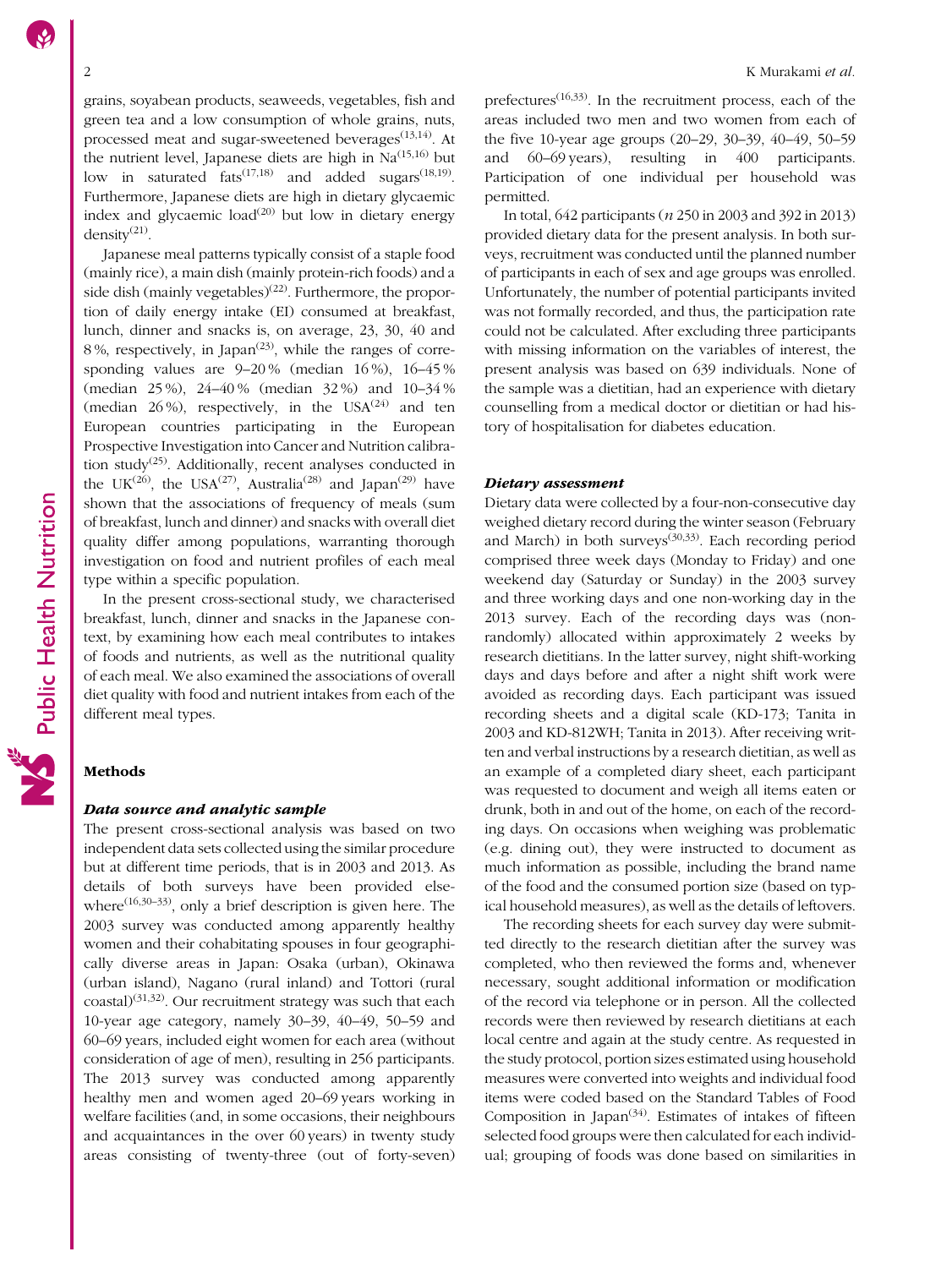nutrient profile or culinary use of the foods, as shown elsewhere[\(9](#page-11-0)). Estimated intakes of energy and selected nutrients for each individual were calculated based on the intakes of food items and their nutrient contents. Added sugar intake, defined as sugars and syrups added to food during processing or preparation, excluding naturally occurring sugars in foods, was also calculated based on a recently compiled comprehensive composition database $(19)$  $(19)$ .

#### Assessment of diet quality

As measures of diet quality, the Healthy Eating Index 2015 (HEI-2015)[\(35-37](#page-12-0)) and Nutrient-Rich Food Index 9.3  $(NRF9.3)^{(38-41)}$  $(NRF9.3)^{(38-41)}$  $(NRF9.3)^{(38-41)}$  $(NRF9.3)^{(38-41)}$  $(NRF9.3)^{(38-41)}$  were calculated. The HEI-2015 is a 100point scale to assess compliance with the 2015–2020 Dietary Guidelines for Americans<sup> $(42)$  $(42)$ </sup>, with a higher score indicating a better quality of overall diet. The HEI-2015 consists of nine adequacy components (total fruits, whole fruits, total vegetables, greens and beans, whole grains, dairy products, total protein foods, seafood and plant proteins, and fatty acids as the ratio of the sum of PUFA and MUFA to SFA) and four moderation components (refined grains, Na, added sugars and saturated fats). We calculated the HEI-2015 component and total scores based on energyadjusted values of overall dietary intake, namely amount per 1000 kcal of energy or percentage of energy, except for fatty acids<sup> $(32)$  $(32)$  $(32)$ </sup>.

The NRF9.3 is a composite measure of the nutrient density of the total diet, calculated as the sum of the percentage of reference daily values for nine qualifying nutrients, namely protein, dietary fibre, vitamin A, vitamin C, vitamin D, Ca, Fe, K and Mg, minus the sum of the percentage of reference daily values for three disqualifying nutrients, namely added sugars, saturated fats and Na. Reference daily values were determined for sex and age categories, based on the Dietary Reference Intakes for Japanese,  $2015<sup>(43)</sup>$  $2015<sup>(43)</sup>$  $2015<sup>(43)</sup>$ , except for added sugars, for which the conditional recommendation advocated by the WHO (i.e. upper limit of 5 % of energy)<sup>([44](#page-12-0))</sup> was used because of the lack of a recommended value for added sugars in Japan, as well as their low intake levels $(19)$  $(19)$  $(19)$ . We calculated the NRF9.3 component and total scores based on the overall daily intake of each nutrient for each participant, which was adjusted for EI by the density method and then normalised for the sexand age-specific Estimated Energy Requirement for a moderate level of physical activity (from the Dietary Reference Intakes for Japanese,  $2015^{(43)}$  $2015^{(43)}$  $2015^{(43)}$  and expressed as a percent-age of the reference daily values<sup>([32](#page-12-0))</sup>. Higher NRF9.3 scores indicated a better quality of the overall diet.

Rationale for the choice of these two diet quality measures primarily developed for Americans but not for Japanese was as follows. First, in our recent systematic review of Japanese studies which obtained dietary patterns using principal component analysis, we found that those food groups which contributed to dietary patterns termed weeds and pulses) are at least partly similar to those often observed in Western countries (fruits, vegetables including mushrooms, poultry, fish, low-fat dairy products, legumes and whole grains) $(12)$ . Further, our recent analysis based on the Japanese National Health and Nutrition Survey supports the efficacy of these measures in assessing the overall diet quality of Japanese: a higher total score in the HEI-2015 and NRF9.3 was associated with favourable patterns of overall diet, including higher intakes of dietary fibre and key vitamins and minerals and lower intakes of saturated fats, added sugars and  $Na<sup>(18)</sup>$  $Na<sup>(18)</sup>$  $Na<sup>(18)</sup>$ .

# Definition of each meal type

The food diary sheet used was based on a typical Japanese eating pattern, comprising breakfast, lunch, dinner and snacks, which were prescribed in the diary<sup>([31](#page-12-0))</sup>. During the diet recording, participants were asked to report the clock time when a food or beverage was consumed (both start and finish times). In this study, eating occasions were defined as any separate intake occasion with a discrete start clock time and name, except for eating occasions consisting of water only (tap and mineral water), which were excluded<sup>([45](#page-12-0))</sup>. Consequently, all items reported in an eating occasion were given the same clock time and eating occasion name in the food diary.

Each of the eating occasions was categorised into breakfast, lunch, dinner or snacks based on the section in the food diary in which it was recorded, except for the following two situations. The first is multiple entries of eating occasions (with different times) into a section of breakfast, lunch or dinner (only 10 cases). For this, the first eating occasion was considered the main meal (breakfast, lunch or dinner) and the subsequent eating occasions were considered snacks. The second is ≥2 different types of eating occasions recorded within the overlapping time period (243 cases), in which case each of the overlapping eating occasions was combined and counted as a single eating occasion. Where a participant recorded a main meal (breakfast, lunch or dinner) and a snack within the overlapping period, we considered this eating occasion a meal, unless the participant had already recorded that same meal earlier in the day, in which case this eating occasion was considered a snack. It should be noted that the definition of each meal type used is generally consistent with the previous research $(5-9)$  $(5-9)$  $(5-9)$  $(5-9)$ .

#### Assessment of other variables

Body height was measured without shoes to the nearest 0·1 cm. Body weight was measured in light clothing to the nearest  $0.1 \text{ kg}$ . BMI (kg/m<sup>2</sup>) was calculated as body weight (kg) divided by the square of body height (m), based on which, weight status was grouped into three categories of underweight  $(\leq 18.5)$ , normal weight ( $\geq 18.5$  to <25.0) and overweight  $(\geq 25.0)^{(46)}$  $(\geq 25.0)^{(46)}$  $(\geq 25.0)^{(46)}$ . Misreporting of EI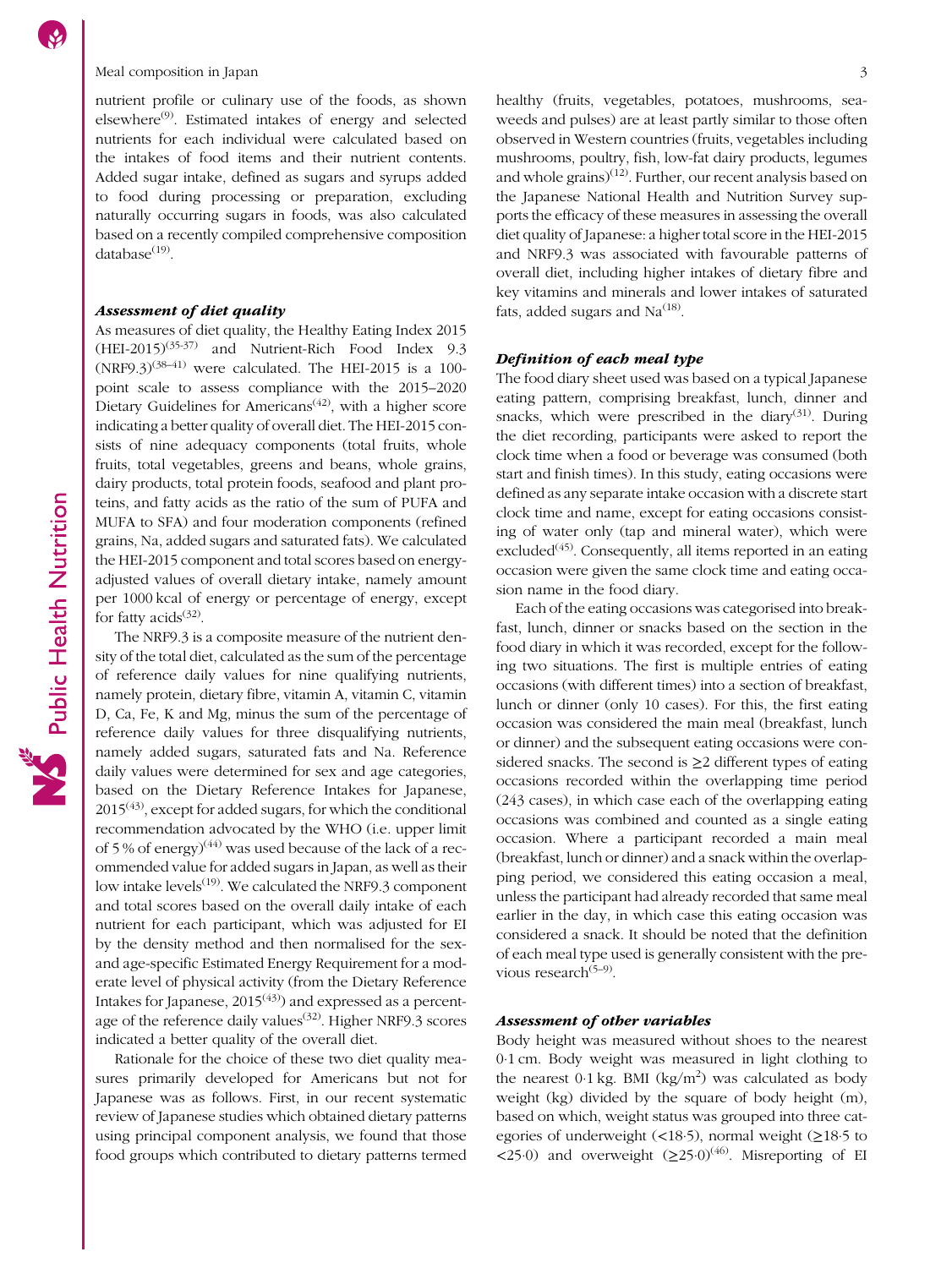Table 1 Descriptive statistics of total scores of the Healthy Eating Index-2015 (HEI-2015) and Nutrient-Rich Food Index 9.3 (NRF9.3) in 639 Japanese adults aged 20–81 years

|                  |      |        |         |                 |        |      |         |                   |                  | Pearson correlation |        |        |  |  |  |
|------------------|------|--------|---------|-----------------|--------|------|---------|-------------------|------------------|---------------------|--------|--------|--|--|--|
|                  | Mean | SD     | Minimum | Q <sub>25</sub> | Median | Q75  | Maximum | <b>Total diet</b> | <b>Breakfast</b> | Lunch               | Dinner | Snacks |  |  |  |
| HEI-2015*        |      |        |         |                 |        |      |         |                   |                  |                     |        |        |  |  |  |
| Total diet       | 52.1 | 7.4    | 22.1    | 47.1            | 51.3   | 56.9 | 77.2    | 1.00              |                  |                     |        |        |  |  |  |
| <b>Breakfast</b> | 45.0 | 12.5   | 0       | 37.9            | 45.2   | 53.2 | 93.4    | 0.60              | 1.00             |                     |        |        |  |  |  |
| Lunch            | 48.9 | 9.0    | 0       | 44.4            | 49.7   | 54.4 | 73.0    | 0.56              | 0.31             | 1.00                |        |        |  |  |  |
| Dinner           | 53.0 | 8.0    | 18.8    | 47.7            | 53.0   | 58.3 | 76.6    | 0.65              | 0.33             | 0.17                | 1.00   |        |  |  |  |
| Snacks           | 34.2 | $15-2$ | 0       | $26-4$          | 35.3   | 43.3 | 78 1    | 0.29              | 0.16             | 0.09                | 0.14   | 1.00   |  |  |  |
| <b>NRF9.31</b>   |      |        |         |                 |        |      |         |                   |                  |                     |        |        |  |  |  |
| Total diet       | 667  | 106    | 142     | 611             | 679    | 743  | 884     | 1.00              |                  |                     |        |        |  |  |  |
| <b>Breakfast</b> | 556  | 225    | $-1264$ | 478             | 599    | 700  | 870     | 0.51              | $1-00$           |                     |        |        |  |  |  |
| Lunch            | 598  | 149    | $-45$   | 509             | 619    | 704  | 890     | 0.58              | 0.18             | 1.00                |        |        |  |  |  |
| Dinner           | 665  | 110    | 51      | 604             | 683    | 742  | 882     | 0.70              | 0.24             | 0.25                | 1.00   |        |  |  |  |
| Snacks           | 98   | 383    | $-1948$ | $-28$           | 123    | 351  | 799     | 0.34              | 0.16             | 0.15                | 0.17   | 1.00   |  |  |  |

Q25, 25th percentile; Q75, 75th percentile.

\*A maximum score is 100. A higher score indicates a higher diet quality.

†A maximum score is 900. A higher score indicates a higher diet quality.

was evaluated on the basis of the ratio of EI:BMR (Goldberg's cut-off)<sup> $(47)$ </sup>. BMR was estimated according to an equation specifically developed for Japanese on the basis of body height and weight, age and  $sex^{(48,49)}$  $sex^{(48,49)}$  $sex^{(48,49)}$ . Assuming a physical activity level for a sedentary lifestyle (i.e. 1·55) for all participants (because of a lack of an objective measure of physical activity), underreporting, plausible reporting and overreporting were defined as having EI:BMR of <1 $\cdot$ 02,  $\geq$ 1 $\cdot$ 02 to <2 $\cdot$ 35 and  $\geq$ 2 $\cdot$ 35, respectively<sup>[\(47](#page-12-0))</sup>.

#### Statistical analysis

All statistical analyses were performed using SAS statistical software (version 9.4; SAS Institute Inc.). All reported P values are two-tailed, and  $P$  values  $< 0.05$  were considered statistically significant. For all dietary variables, mean daily values over 4 d were used in the analysis to minimise dayto-day variations in dietary intake and a value of zero was assigned for non-consumers. Descriptive statistics of diet quality scores and intakes of energy, nutrients and food groups for total diet and for each meal type are presented as mean and standard deviations. Pearson correlation coefficients among diet quality scores were calculated. Differences in diet quality scores between sex, between survey year and across categories of age  $(\leq 40, 40-59)$ and ≥60 years), weight status and dietary reporting status were examined on the basis of independent  $t$  test or ANOVA followed by a Bonferroni's post hoc test. For each of the dietary variables (energy, nutrients and food groups), the percentage contribution to total intake was calculated for each meal type. Associations between overall diet quality (tertile category of total scores of HEI-2015 and NRF9.3 of total diet) and intakes of energy, nutrients and food groups from each meal type were examined using the general linear model, with adjustment for sex, age group, weight status, dietary reporting status and survey year. Analyses were repeated after stratified by age (by median), sex or survey year, which provided the findings generally similar to those observed in the entire sample (data not shown). The present report, therefore, presents the results for the entire sample. Power calculations were not performed because this study is a secondary analysis of existing data with an exploratory nature.

### Results

The present analysis included 639 Japanese adults with a mean age of 47·1 (SD 13·2) years and a mean BMI of 23·1 (SD 3·4) kg/m2 . The percentage of participants who reported consumption of breakfast, lunch and dinner on all four dietary recording days was high (88·0, 92·3 and 96·9 %, respectively; see online supplementary material, Supplemental Table 1). In contrast, the prevalence of no consumption of each of these meals on all 4 d was very low (0·8 % for breakfast, 0·5 % for lunch and 0 % for dinner). The percentage of participants who reported consumption of at least one snack on all four dietary recording days was 59·9 %, while the prevalence of no snack consumption on all 4 d was 7·2 %. Mean clock time for the start of breakfast  $(n 634)$ , lunch  $(n 636)$  and dinner  $(n 639)$  was 07.28 (sp 00.46), 12.32 (SD 00.32) and 19.25 (SD 00.56) hours, respectively. The daily snack frequency ranged from 0 to 8, with a mean of  $1.8$  (sp  $1.3$ ), while the daily total eating frequency ranged from  $1·5$  to  $11$ , with a mean of  $4·7$  (sp  $1·3$ ).

Diet quality as assessed by the HEI-2015 and NRF9.3 was, on average, highest for dinner, followed, in order, by lunch, breakfast and snacks (Table 1). As theoretically expected, the quality of each meal type was positively correlated with that of the total diet (Pearson correlation: 0·29– 0·65 for HEI-2015 and 0·34–0·70 for NRF9.3). Nevertheless, the correlation between the four meal types was relatively weak (Pearson correlation: 0·09–0·33 for HEI-2015 and 0·15–0·25 for NRF9.3).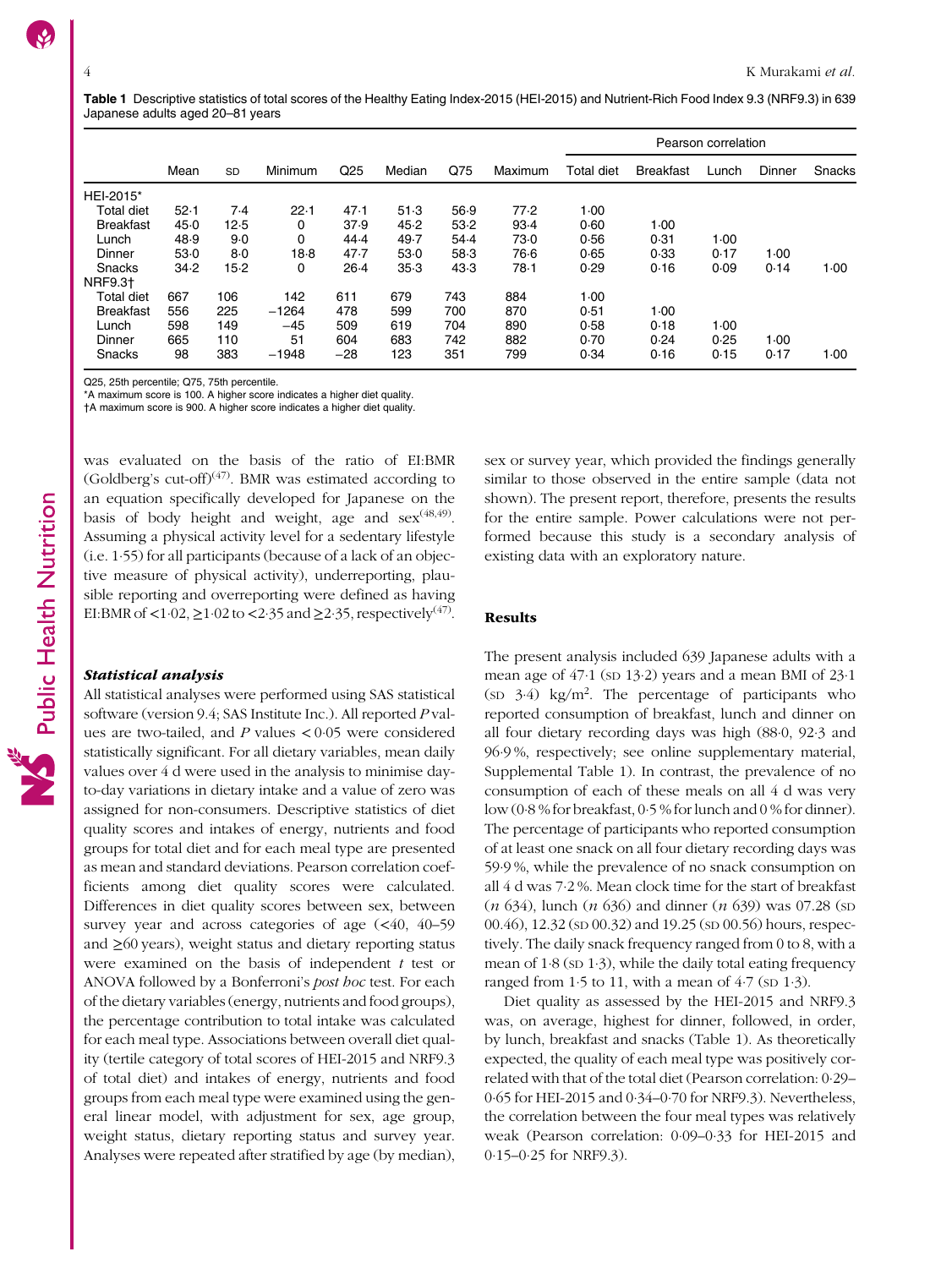# Meal composition in Japan 5

Table [2](#page-5-0) shows total scores of the HEI-2015 and NRF9.3 according to each category of basic characteristics. Compared with men, women had a higher mean value of HEI-2015 for breakfast and lunch but a lower mean value of NRF9.3 for total diet. There was a positive association of age with all diet quality variables, while there was no association for weight status. Participants identified as underreporters had lower diet quality scores than those identified as plausible reporters, overreporters or both, except for NRF9.3 for breakfast and snacks. Participants in the 2013 survey had lower diet quality scores than those in the 2003 survey, except for NRF9.3 for lunch.

Breakfast, lunch, dinner and snacks, on average, accounted for 21, 32, 40 and 11 % of total EI, respectively (Table [3](#page-6-0)). For nutrients, the percentage contribution to total intake tended to be similar in magnitude to that for EI: 18–24 % for breakfast, except for alcohol (4 %) and Ca (29 %); 26–35 % for lunch, except for alcohol (20 %); 35–49 % for dinner, except for added sugars (27 %) and alcohol (70 %); and 4–15 % for snacks, except for added sugars (37 %). Breakfast, lunch and dinner were relatively similar in terms of percentage of energy from macronutrients, while characteristics of snacks included high intakes of saturated fats and added sugars and low intakes of protein and total fat.

However, intakes of many food groups were largely dependent on one meal type (Table [4](#page-7-0)). The foods mainly eaten at dinner were potatoes, pulses, total vegetables, fish, meat and alcoholic beverages (52–70 %), in contrast to noodles (58 %) at lunch and bread (71 %) and dairy products (50 %) at breakfast. The foods mainly eaten at snacks were confectioneries (79 %) and sugar-sweetened beverages (52 %). Conversely, intakes of rice and eggs were more evenly distributed across three main meals (19–41 % and 30–38 %, respectively). Additionally, intakes of fruit and non-energetic beverages were more evenly distributed across all meal types (17–30 % and 19–35 %, respectively).

EI from breakfast (but not lunch or dinner) was positively associated with overall diet quality as assessed by total scores of HEI-2015 (Table [5](#page-8-0)) and NRF9.3 (data not shown) of total diet. Conversely, associations with overall diet quality were relatively consistent for intakes of nutrients across three main meals. A higher overall diet quality was associated with higher intakes of protein, dietary fibre, K, Ca, Mg, Fe and vitamin C from all three main meals. In terms of food groups, a higher overall diet quality was associated with higher intakes of pulses, total vegetables and fish from all three main meals (Table [6](#page-9-0) for HEI-2015 and data not shown for NRF9.3). Additionally, a higher overall diet quality was associated with higher intakes of rice, eggs and dairy products from breakfast, potatoes from lunch, and fruit from breakfast and dinner and lower intakes of bread from breakfast and lunch, confectioneries from lunch and sugarsweetened beverages from dinner. Associations between intakes from snacks and overall diet quality were relatively

# Discussion

In this study of Japanese adults, diet quality, which was assessed by the HEI-2015 and NRF9.3, was highest for dinner, followed by lunch, breakfast and snacks. The order was in line with the percentage contribution of each meal type to total EI and intakes of many nutrients. However, dinner was mainly characterised by the intake of potatoes, pulses, total vegetables, fish, meat and alcoholic beverages; lunch by noodles; breakfast by bread and dairy products; and snacks by confectioneries and sugar-sweetened beverages. Conversely, intakes of rice and eggs were more evenly distributed across three main meals, while intakes of fruit and non-energetic beverages were more evenly distributed across all four meal types. We further identified dietary intake patterns within each meal type associated with a higher quality of total diet. To our knowledge, this is the first study to characterise different meal types in Japanese adults, which would make an important contribution to the existing literature of meal intakes and patterns<sup> $(5-9)$  $(5-9)$  $(5-9)$  $(5-9)$ </sup>.

In this study, the mean percentage contribution to total EI was 21 % for breakfast, 32 % for lunch, 40 % for dinner and 11 % for snacks. This is consistent with that observed in the National Health and Nutrition Survey in Japan<sup>[\(23](#page-12-0))</sup>, but is quite different from that in Western populations, where, generally speaking, the percentage contribution of breakfast is smaller and that of snacks is larger<sup> $(24,25)$  $(24,25)$ </sup>. Thus, in relation to EI, the Japanese meal patterns may be characterised by three main meals, accompanied by small contribution from snacks in terms of both size and frequency. It has been suggested that consuming a high proportion of total EI at main meals (particularly lunch), as well as a small contribution of snacks, is an additional positive component of the Mediterranean diet, aside from the solely nutritional considerations<sup> $(25,50)$  $(25,50)$ </sup>. Thus, these characteristics we observed, in addition to the very low prevalence of meal skipping and the well-structured meal timing, might contribute to the health effect of Japanese diets, if any, in addition to the amount and content of food and nutrient intake. Further research on this topic is warranted.

We found that for many of the macro- and micronutrients, the percentage contribution to total intake did not vary within each meal type and tended to be similar to that for EI, implying that the nutrient density of each meal type is similar in Japanese dietary habits. This is generally consistent with findings from previous Western studies, at least for macronutrients<sup> $(7-9)$  $(7-9)$  $(7-9)$  $(7-9)$ </sup>. However, in contrast to our findings, evidence from several Western countries, including Canada, Denmark, France, Spain, the UK and the  $USA<sup>(51)</sup>$  $USA<sup>(51)</sup>$  $USA<sup>(51)</sup>$ , suggests that for micronutrients, the percentage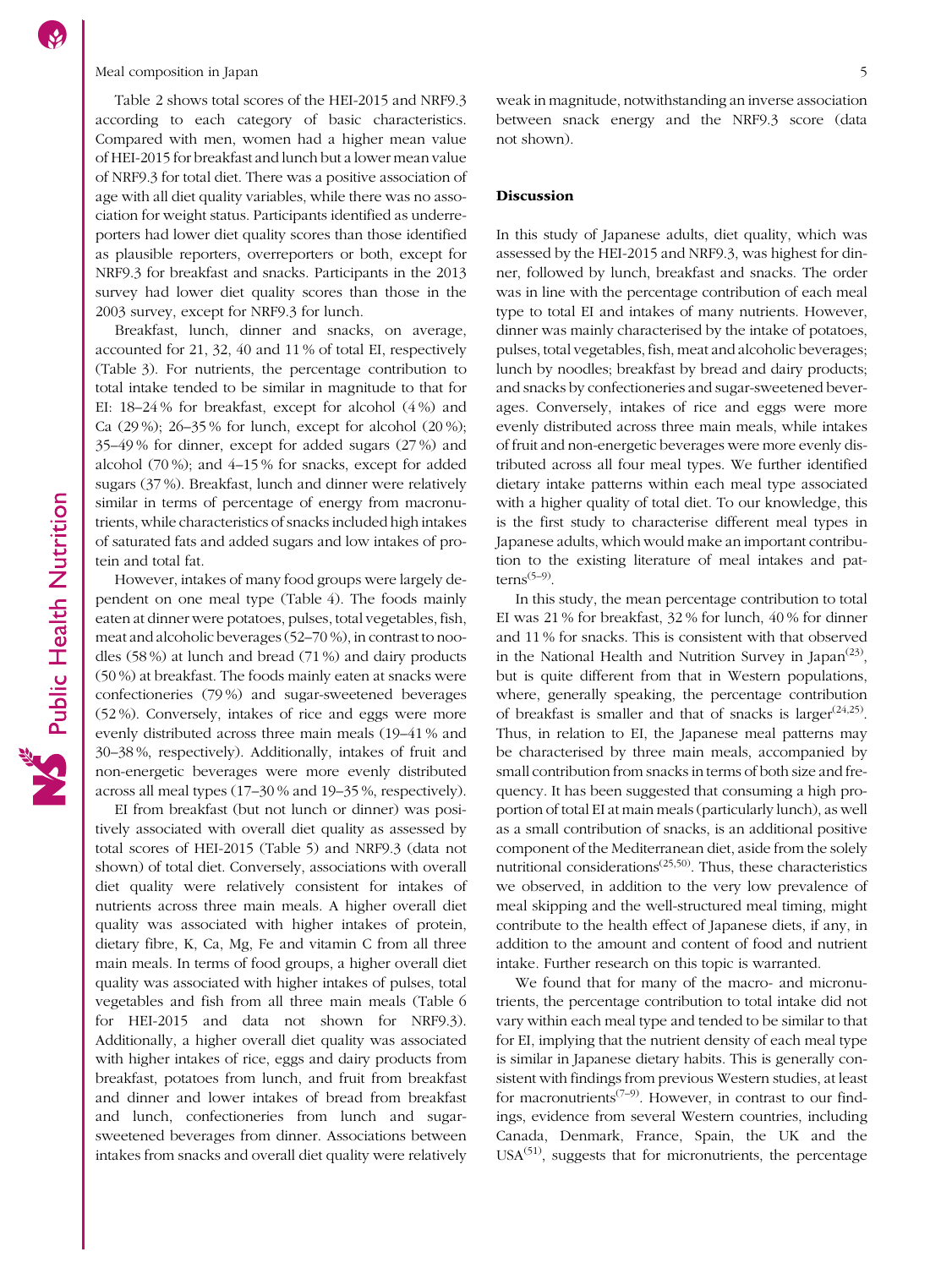

 $\circ$ 

<span id="page-5-0"></span>Table 2 Total scores of the Healthy Eating Index-2015 (HEI-2015) and Nutrient-Rich Food Index 9.3 (NRF9.3) according to each category of basic characteristics in 639 Japanese adults aged 20– 81 years

|                           |                 |                   |           |                    |           | HEI-2015*         |           |                    |     |                   |           |                    |     |                  |           | <b>NRF9.31</b>    |     |                    |           |                  |     |
|---------------------------|-----------------|-------------------|-----------|--------------------|-----------|-------------------|-----------|--------------------|-----|-------------------|-----------|--------------------|-----|------------------|-----------|-------------------|-----|--------------------|-----------|------------------|-----|
|                           |                 | <b>Total diet</b> |           | <b>Breakfast</b>   |           | Lunch             |           | Dinner             |     | Snacks            |           | Total diet         |     | <b>Breakfast</b> |           | Lunch             |     | Dinner             |           | Snacks           |     |
|                           | n               | Mean              | <b>SD</b> | Mean               | <b>SD</b> | Mean              | <b>SD</b> | Mean               | SD  | Mean              | <b>SD</b> | Mean               | SD  | Mear             | <b>SD</b> | Mean              | SD  | Mean               | <b>SD</b> | Mean             | SD  |
| Sex                       |                 |                   |           |                    |           |                   |           |                    |     |                   |           |                    |     |                  |           |                   |     |                    |           |                  |     |
| Male                      | 318             | $51-7$            | 7.3       | 44.0               | 12.1      | 48.2              | 9.2       | $53-0$             | 8.3 | 33.5              | $16-3$    | 678                | 104 | 563              | 230       | 597               | 151 | 667                | 111       | 93               | 438 |
| Female                    | 32 <sup>2</sup> | 52.5              | 7.4       | 46.1               | 12.8      | 49.6              | 8.7       | 53.0               | 7.6 | 34.9              | 14.1      | 657                | 107 | 549              | 220       | 598               | 147 | 662                | 110       | 103              | 321 |
| $P+$                      |                 | 0.21              |           | 0.04               |           | 0.0497            |           | 0.96               |     | 0.23              |           | 0.01<br>0.46       |     | 0.92             |           | 0.62              |     | 0.75               |           |                  |     |
| Age group (years)         |                 |                   |           |                    |           |                   |           |                    |     |                   |           |                    |     |                  |           |                   |     |                    |           |                  |     |
| $<$ 40                    | 205             | 48.2 <sup>a</sup> | 6.5       | 40.4 <sup>a</sup>  | 12.2      | 46.3 <sup>a</sup> | 9.3       | 49.7 <sup>a</sup>  | 7.5 | 30.7 <sup>a</sup> | 14.5      | 615 <sup>a</sup>   | 114 | $474^a$          | 259       | 569 <sup>a</sup>  | 150 | 622 <sup>a</sup>   | 117       | $5^{\rm a}$      | 410 |
| $40 - 59$                 | 279             | $52.5^{b}$        | $6 - 6$   | $45.2^{b}$         | 11.2      | 48.9 <sup>b</sup> | 8.8       | $53.5^{b}$         | 7.7 | 35.2 <sup>b</sup> | 15.0      | 675 <sup>b</sup>   | 92  | 558 <sup>b</sup> | $21 -$    | 600 <sup>ab</sup> | 143 | 671 <sup>b</sup>   | 103       | 130 <sup>b</sup> | 369 |
| $\geq 60$                 | 155             | $56.6^\circ$      | 6.9       | 50.9 <sup>c</sup>  | 12.7      | $52.4^\circ$      | 7.9       | 56.6 <sup>c</sup>  | 7.4 | 37.0 <sup>b</sup> | 15.8      | $723^{\circ}$      | 84  | 661 <sup>c</sup> | 141       | 632 <sup>b</sup>  | 152 | 709 <sup>c</sup>   | 92        | 163 <sup>b</sup> | 351 |
| P <sub>S</sub>            |                 | < 0.0001          |           | $<$ 0 $\cdot$ 0001 |           | < 0.0001          |           | $<$ 0 $\cdot$ 0001 |     | 0.0001            |           | < 0.0001           |     | < 0.0001         |           | 0.0003            |     | $<$ 0 $\cdot$ 0001 |           | < 0.0001         |     |
| Weight statusll           |                 |                   |           |                    |           |                   |           |                    |     |                   |           |                    |     |                  |           |                   |     |                    |           |                  |     |
| Underweight               | 35              | 50.5              | 6.2       | 45.0               | $11-1$    | 47.3              | 8.2       | 52.0               | 7.6 | $35-1$            | 13.3      | 633                | 117 | 549              | 234       | 582               | 130 | 627 <sup>a</sup>   | 111       | 79               | 344 |
| Normal weight             | 445             | 52.1              | 7.2       | 45.0               | 12.8      | 48.8              | 9.0       | 52.9               | 7.9 | 33.9              | 15.1      | 671                | 101 | 552              | 233       | 599               | 150 | 670 <sup>a</sup>   | 110       | 97               | 370 |
| Overweight                | 159             | 52.5              | 7.9       | 45.2               | 12.0      | 49.5              | 9.3       | 53.6               | 8.2 | 34.9              | $16-0$    | 664                | 116 | 569              | 198       | 598               | 152 | 656 <sup>a</sup>   | 110       | 103              | 427 |
| Ρ§                        |                 | 0.33              |           | 0.98               |           | 0.40              |           | 0.44               |     | 0.73              |           | 0.10               |     | 0.71             |           | 0.80              |     | 0.047              |           | 0.95             |     |
| Dietary reporting status¶ |                 |                   |           |                    |           |                   |           |                    |     |                   |           |                    |     |                  |           |                   |     |                    |           |                  |     |
| Underreporting            | 20              | 46.8 <sup>a</sup> | 9.4       | 36.9 <sup>a</sup>  | $16-4$    | 41.1 <sup>a</sup> | 16.9      | 48.2 <sup>a</sup>  | 9.6 | 24.7 <sup>a</sup> | $15-5$    | 605 <sup>a</sup>   | 150 | 463              | 215       | 503 <sup>a</sup>  | 236 | 585 <sup>a</sup>   | 171       | $-99a$           | 529 |
| Plausible reporting       | 604             | 52.2 <sup>b</sup> | 7.2       | 45.2 <sup>b</sup>  | 12.3      | 49.1 <sup>b</sup> | 8.5       | 53.1 <sup>b</sup>  | 7.9 | 34.5 <sup>b</sup> | $15-0$    | 671 <sup>b</sup>   | 102 | 560              | 225       | 601 <sup>b</sup>  | 145 | 669 <sup>b</sup>   | 106       | 106 <sup>a</sup> | 371 |
| Overreporting             | 15              | 54.9 <sup>b</sup> | 7.9       | $47.5^{b}$         | 12.0      | $49.4^{b}$        | 9.9       | 55.7 <sup>b</sup>  | 8.5 | $36.4^{\sf ab}$   | 19.0      | $615^{ab}$         | 159 | 521              | 221       | $589^{\sf ab}$    | 156 | 597 <sup>a</sup>   | 132       | 25 <sup>a</sup>  | 566 |
| PŞ                        |                 | 0.002             |           | 0.01               |           | 0.0004            |           | 0.01               |     | 0.02              |           | 0.004              |     | 0.14             |           | 0.01              |     | 0.0002             |           | 0.047            |     |
| Survey year               |                 |                   |           |                    |           |                   |           |                    |     |                   |           |                    |     |                  |           |                   |     |                    |           |                  |     |
| 2003                      | 250             | 53.6              | 6.9       | 47.0               | 11.9      | 49.9              | 8.5       | 54.9               | 8.1 | $35 - 7$          | 14.9      | 689                | 96  | 586              | 225       | 601               | 147 | 684                | 97        | 136              | 326 |
| 2013                      | 389             | 51.2              | 7.5       | 43.8               | 12.7      | 48.3              | 9.3       | $51-8$             | 7.7 | 33.2              | 15.3      | 653                | 110 | 537              | 223       | 595               | 151 | 652                | 116       | 73               | 414 |
| $P+$                      |                 | < 0.0001          |           | 0.001              |           | 0.03              |           | $<$ 0 $\cdot$ 0001 |     | 0.04              |           | $<$ 0 $\cdot$ 0001 |     | 0.006            |           | 0.62              |     | 0.0003             |           | 0.04             |     |

\*A maximum score is 100. A higher score indicates <sup>a</sup> higher diet quality.

†A maximum score is 900. A higher score indicates <sup>a</sup> higher diet quality.

 $\ddagger$ Based on independent t test.

§Based on ANOVA. When the overall P from ANOVA was < 0.05, a Bonferroni's post hoc test was performed; mean values within each variable with unlike superscript letters are significantly different ( $P$  < 0.05).

 $|$ Underweight, normal weight and overweight were defined as participants having a BMI (in kg/m<sup>2</sup>) of <18·5, ≥18·5 to <25 and ≥25, respectively.

¶Underreporting, plausible reporting and overreporting were defined as participants having <sup>a</sup> ratio of reported energy intake:BMR of <sup>&</sup>lt;1·02, ≥1·02 to <sup>&</sup>lt;2·35 and ≥2·35, respectively.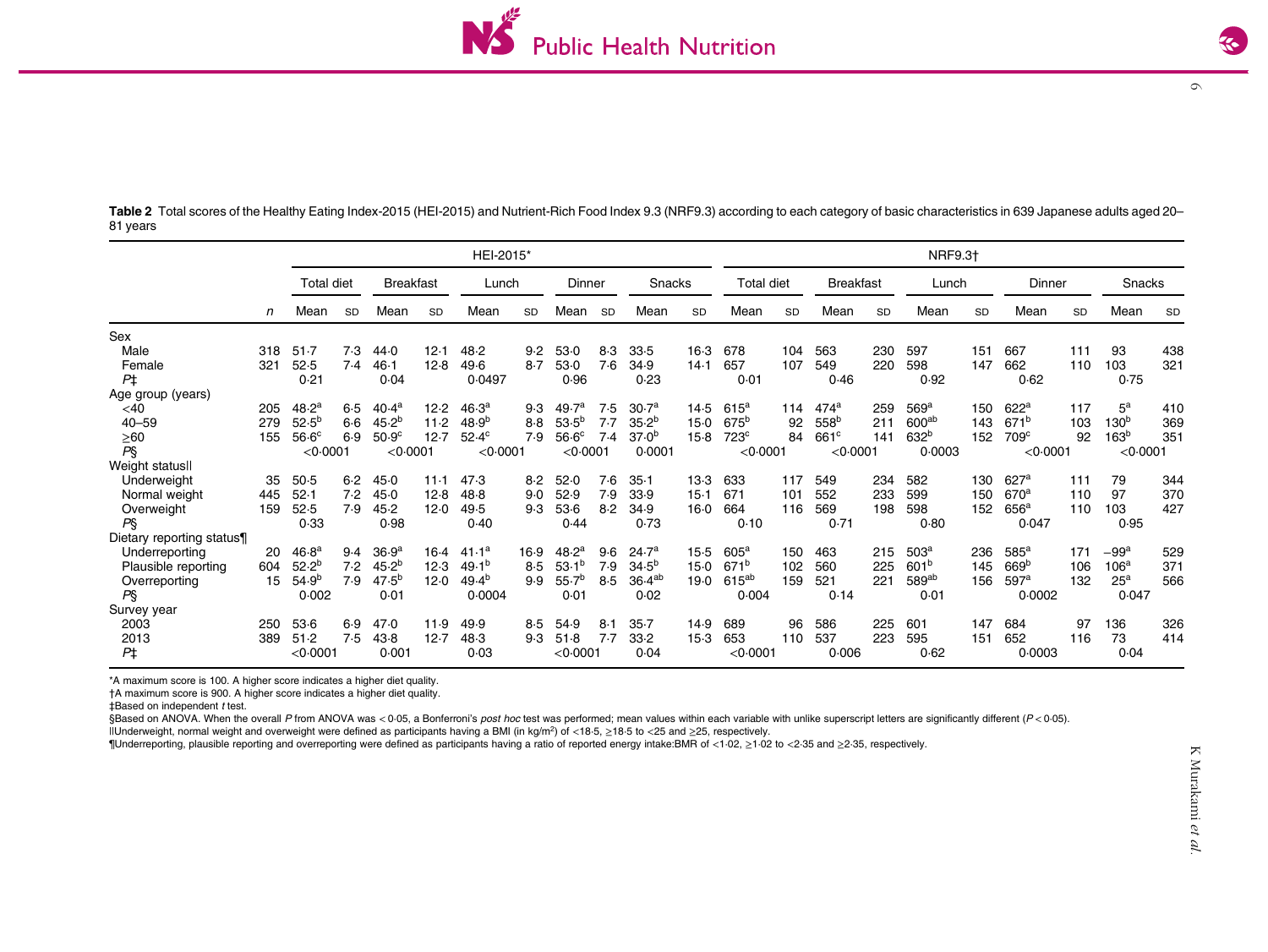|                                   | Amount consumed |            |            |           |        |           |         |           | Contribution to total diet (%) |           |                          |           |                          |           |        |        |          |        |
|-----------------------------------|-----------------|------------|------------|-----------|--------|-----------|---------|-----------|--------------------------------|-----------|--------------------------|-----------|--------------------------|-----------|--------|--------|----------|--------|
|                                   |                 | Total diet | Breakfast† |           | Lunch‡ |           |         | Dinner    |                                | Snacks§   | <b>Breakfast</b>         |           | Lunch                    |           | Dinner |        | Snacks   |        |
|                                   | Mean            | <b>SD</b>  | Mean       | <b>SD</b> | Mean   | <b>SD</b> | Mean    | <b>SD</b> | Mean                           | <b>SD</b> | Mean                     | <b>SD</b> | Mean                     | <b>SD</b> | Mean   | SD     | Mean     | SD     |
| Energy (kJ/d)<br><b>Nutrients</b> | 8774            | 2028       | 1838       | 774       | 2737   | 746       | 3518    | 1211      | 962                            | 840       | 21.1                     | 8.0       | 31.6                     | 7.3       | 40.0   | 9.4    | 10.9     | 8.5    |
| Protein (g/d)                     | 74.4            | 18.3       | 15.6       | 7.8       | 22.8   | 7.1       | 33.0    | 11.4      | 4.9                            | 4.6       | 21.0                     | 9.3       | 31.1                     | $8-6$     | 44.2   | $10-2$ | $6-6$    | 5.7    |
| Total fat (g/d)                   | 64.6            | 19.2       | 13.3       | 7.7       | 19.3   | 7.7       | 27.0    | 11.8      | 7.2                            | 8.0       | 20.7                     | $10-4$    | 30.5                     | 10.9      | 41.5   | 12.3   | 10.9     | $10-8$ |
| $SFA$ ( $g/d$ )                   | 18.7            | $6-3$      | 4.5        | 2.9       | $5-0$  | 2.4       | 7.0     | 3.5       | $3-0$                          | $3-3$     | 23.9                     | 12.8      | 27.6                     | 12.3      | 37.5   | 13.5   | $15-3$   | $15-0$ |
| Carbohydrate (g/d)                | 278.0           | 68.5       | 63.4       | 27.6      | 93.8   | $26-6$    | 97.5    | 33.2      | 32.5                           | $25 - 7$  | 22.8                     | 8.3       | 34.1                     | 7.5       | 35.1   | 8.9    | 11.5     | 8.3    |
| Added sugars (g/d)                | 32.6            | 19.1       | 6.2        | 7.2       | 8.1    | 7.3       | 7.9     | 6.9       | 12.6                           | 12.0      | 18.5                     | $16-3$    | $26-1$                   | $16 - 7$  | 26.5   | 17.3   | $36 - 8$ | 29.9   |
| Alcohol (g/d)                     | 11.4            | 19.9       | 0.1        | 0.7       | 0.5    | 2.5       | 9.1     | 17.3      | 2.3                            | $10-0$    | $4-0$                    | 13.7      | 19.5                     | 30.3      | 69.7   | 35.9   | $10-3$   | 32.6   |
| Dietary fibre (g/d)               | 14.3            | 4.8        | 3.2        | 2.0       | 4.4    | 1.9       | 5.9     | 2.4       | 1.2                            | 1.4       | 21.8                     | $10-1$    | 31.4                     | 9.8       | 42.1   | 11.6   | 7.9      | 8.5    |
| Na (mg/d)                         | 4143            | 1157       | 843        | 511       | 1446   | 541       | 1794    | 697       | 150                            | 188       | 20.2                     | 11.0      | 35.3                     | $10-1$    | 43.3   | $11-2$ | 3.7      | 4.6    |
| $K$ (mg/d)                        | 2687            | 762        | 591        | 335       | 744    | 284       | 1123    | 398       | 304                            | 257       | 21.6                     | 9.3       | $28-1$                   | $8 - 8$   | 42.4   | 10.9   | 11.3     | 8.6    |
| $Ca$ (mg/d)                       | 533.5           | 193.3      | 161.3      | 114.4     | 133.8  | 59.8      | 186.5   | 88.5      | 69.9                           | 71.1      | 28.8                     | 14.5      | $26-3$                   | $10-7$    | $36-0$ | $13-0$ | 13.2     | 11.9   |
| $Mg$ (mg/d)                       | 295.5           | 88.7       | 65.3       | 37.0      | 80.5   | 29.7      | 127.7   | 53.2      | 30.0                           | 28.1      | 21.9                     | 9.6       | 27.9                     | 8.5       | 43.4   | 11.4   | $10-2$   | 8.1    |
| Fe $(mg/d)$                       | 8.4             | 2.3        | 1.8        | 1.1       | 2.5    | 0.8       | $3-6$   | 1.4       | 0.8                            | 0.7       | $20-7$                   | 10.5      | 30.6                     | 8.9       | 42.9   | 11.5   | 9.1      | 7.6    |
| Vitamin A $(\mu q/d)$             | $616 - 7$       | 678.2      | 116.6      | 231.4     | 183.5  | 261.2     | 291.2   | 550.3     | 38.8                           | 62.3      | 20.5                     | 14.0      | 31.8                     | 17.0      | 43.3   | 18.1   | 7.5      | 9.9    |
| Vitamin D (mg/d)                  | 7.9             | 5.5        | 1.5        | 2.4       | 2.2    | 2.3       | 4.1     | 4.1       | 0.2                            | 0.4       | 19.9                     | 19.9      | 30.4                     | 24.7      | 48.7   | 25.7   | $4-0$    | 7.8    |
| Vitamin C (mg/d)                  | 112.7           | 52.5       | 22.3       | 21.6      | 33.4   | 18.8      | 48.0    | $26-1$    | 11.6                           | $16-4$    | 18.4                     | 12.9      | 31.2                     | 14.7      | 44.1   | 16.2   | 9.5      | 12.4   |
| Percentage of energy              |                 |            |            |           |        |           |         |           |                                |           |                          |           |                          |           |        |        |          |        |
| Protein                           | 14.3            | 2.1        | 14.0       | 3.9       | 14.0   | 2.8       | $16-1$  | $3-6$     | 8.7                            | 6.3       | $\qquad \qquad -$        | -         |                          |           |        |        |          |        |
| <b>Total</b> fat                  | 27.8            | 5.2        | 26.2       | $10-4$    | 26.2   | 7.0       | 28.9    | 7.6       | 23.3                           | $15-6$    | $\overline{\phantom{0}}$ | -         | -                        | -         |        |        |          |        |
| <b>SFA</b>                        | 8.1             | 2.1        | 9.1        | 4.8       | $6-8$  | 2.7       | 7.5     | 2.6       | $10-0$                         | 7.7       | $\qquad \qquad -$        | -         | $\overline{\phantom{0}}$ | -         |        |        | -        |        |
| Carbohydrate                      | 53.3            | $6-6$      | 58.3       | 12.0      | 57.4   | 8.3       | 47.6    | 10.3      | 55.5                           | 23.8      | $\overline{\phantom{0}}$ | -         |                          |           |        |        |          |        |
| Added sugars                      | 6.2             | $3-2$      | 6.2        | 8.3       | 4.9    | 3.9       | $3-8$   | 2.9       | 21.8                           | 17.8      | $\overline{\phantom{0}}$ |           |                          |           |        |        |          |        |
| Alcohol                           | $3-4$           | 5.7        | 0.1        | 0.5       | 0.4    | 1.5       | $6 - 0$ | $10-0$    | 4.0                            | 12.9      |                          |           |                          |           |        |        |          |        |

<span id="page-6-0"></span>Table 3 Intakes of energy and nutrients from each meal and their percentage contribution to total intake in 639 Japanese adults aged 20–81 years\*

\*Values are per capita intakes unless otherwise indicated.

†For the calculation of percentage of energy, <sup>n</sup> 634 after excluding five non-breakfast consumers.

 $#For the calculation of percentage of energy, n 636 after excluding three non-lunch consumers.$ 

§For the calculation of percentage of energy, n 593 after excluding forty-six non-snack consumers.

||For alcohol, <sup>n</sup> 615 because there were twenty-four participants whose total alcohol intake was zero. ¶Retinol activity equivalent.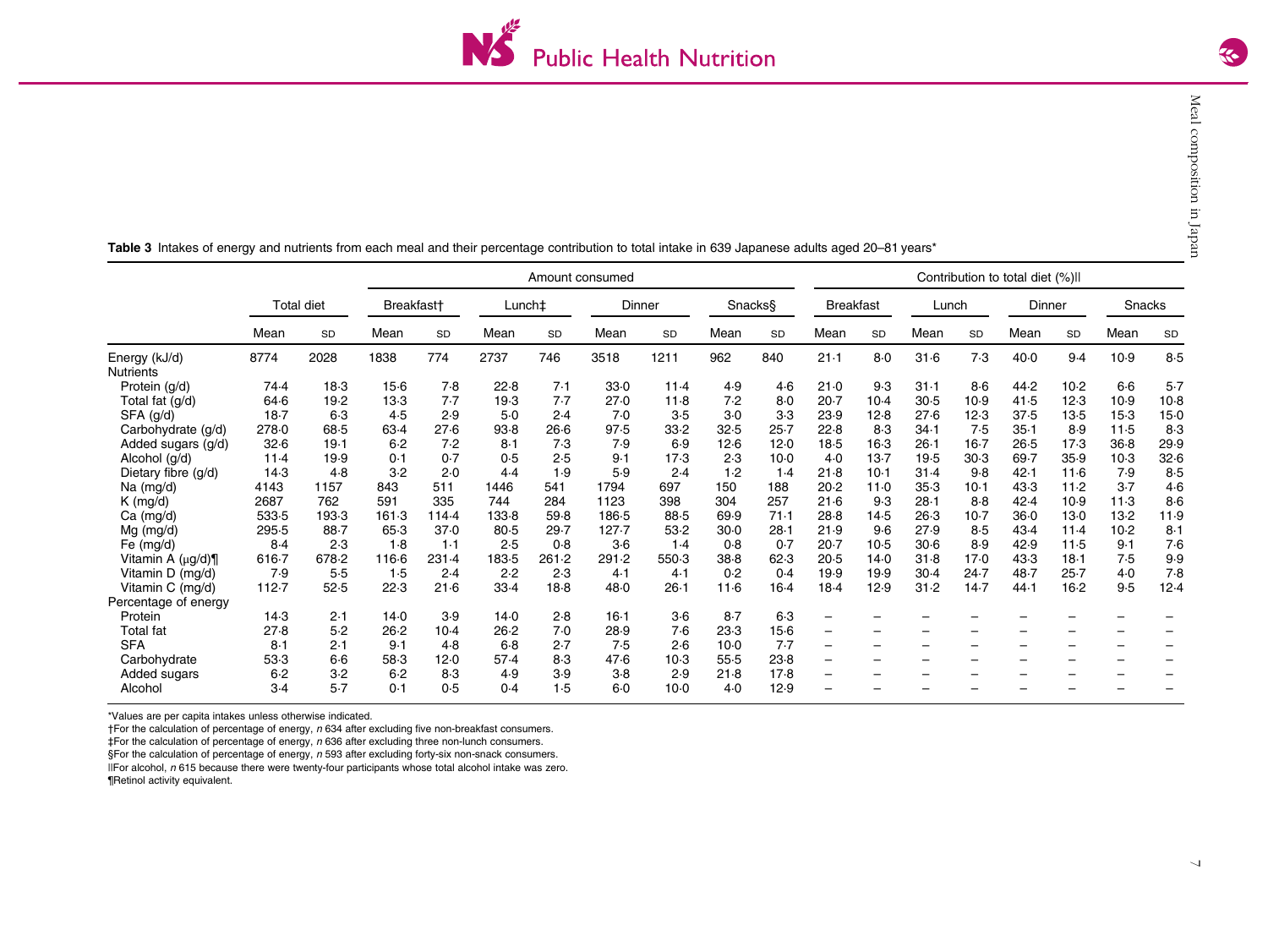$\infty$ 

<span id="page-7-0"></span>Table 4 Intakes of foods from each meal and their percentage contribution to total intake in 639 Japanese adults aged 20–81 years\*

|                           |          |            |                  |           | Amount consumed (g/d) |           |       |        |        |           |     |                  |        |        |           | Contribution to total diet (%)‡ |          |        |        |
|---------------------------|----------|------------|------------------|-----------|-----------------------|-----------|-------|--------|--------|-----------|-----|------------------|--------|--------|-----------|---------------------------------|----------|--------|--------|
|                           |          | Total diet | <b>Breakfast</b> |           |                       | Lunch     |       | Dinner | Snacks |           |     | <b>Breakfast</b> |        | Lunch  |           | Dinner                          |          | Snacks |        |
|                           | Mean     | SD         | Mean             | <b>SD</b> | Mean                  | <b>SD</b> | Mean  | SD     | Mean   | <b>SD</b> | пt  | Mean             | SD     | Mean   | <b>SD</b> | Mean                            | SD       | Mean   | SD     |
| Rice                      | 327.5    | 143.2      | 66.9             | 70.1      | 31.9                  | 71.6      | .33.7 | 73.6   | 1.5    | 9.3       | 638 | 19.4             | 19.3   | 41.2   | 23.1      | 41.4                            | 17.9     | 0.6    | 3.7    |
| <b>Bread</b>              | $38 - 1$ | 33.4       | 28.2             | 29.9      | 7.4                   | $16-0$    | 1.8   | 6.9    | 2.0    | 7.4       | 503 | 70.7             | 40.8   | 21.1   | 38.2      | 5.7                             | 19.1     | 6.1    | 21.0   |
| Noodles                   | 75.0     | 66.3       | 4.1              | 20.0      | 43.9                  | 50.9      | 27.3  | 42.6   | 1.1    | 8.6       | 533 | $5-0$            | 18.3   | 57.6   | $40-7$    | 37.5                            | 39.4     | 1.2    | 9.1    |
| Potatoes                  | 44.2     | 36.0       | 4.9              | $10-8$    | 12.9                  | 17.3      | 25.0  | $26-3$ | 2.2    | $8-7$     | 622 | 10.3             | 20.5   | 31.2   | 30.8      | 56.0                            | 33.1     | 4.6    | 15.5   |
| Pulses§                   | 67.0     | 52.6       | $16-1$           | 26.9      | 14.1                  | 19.5      | 34.2  | 34.6   | 4.0    | 13.9      | 630 | 22.9             | 27.3   | 22.6   | 24.2      | 51.8                            | 31.2     | $5-1$  | 14.9   |
| Total vegetables          | 264.5    | 16.2       | 39.7             | 42.1      | $83-1$                | 50.9      | 142.5 | 74.5   | 3.1    | 13.1      | 639 | 13.9             | 12.7   | 32.1   | 16.4      | 54.8                            | 17.6     | 1.1    | 4.2    |
| Fruit                     | 70.4     | 73.9       | 24.4             | 38.5      | 17.3                  | 26.8      | 17.2  | $31-1$ | 13.4   | $28-6$    | 589 | 29.7             | 33.4   | $30-4$ | 34.7      | 26.8                            | 33.2     | 17.3   | 31.7   |
| Fishll                    | 75.7     | 47.6       | 8.0              | 14.3      | 22.6                  | 20.3      | 45.3  | 34.8   | $1-0$  | 5.5       | 634 | 9.4              | $15-7$ | 33.4   | 30.4      | 58.4                            | 27.3     | 1.2    | 5.7    |
| Meat                      | 84.0     | 50.5       | $6-7$            | $11-7$    | 27.6                  | 22.5      | 50.2  | $36-6$ | $1-0$  | 4.3       | 636 | 7.5              | 11.1   | 33.5   | 22.7      | 59.6                            | 23.4     | 1.4    | 7.7    |
| Eggs                      | 39.5     | 22.5       | $13-6$           | $15-3$    | 14.2                  | 14.0      | 11.5  | 12.8   | $1-0$  | 3.1       | 632 | 32.5             | 32.2   | 37.6   | 31.1      | 29.5                            | 27.9     | $3-0$  | $10-1$ |
| Dairy products            | 115.6    | 103.7      | $65-4$           | 76.9      | 17.0                  | 35.1      | 14.6  | 29.3   | 23.3   | 45.0      | 614 | $50-4$           | 38.4   | $18-8$ | 32.6      | $15-5$                          | 26.0     | 23.0   | 41.6   |
| Confectioneries           | 38.8     | 33.7       | 4.7              | 12.0      | $5-8$                 | 14.3      | 4.7   | 11.5   | 28.3   | 31.8      | 552 | 11.5             | $25-8$ | $13-6$ | 26.0      | 12.6                            | $26-6$   | 78.7   | 66.0   |
| Alcoholic beverages       | 146.3    | 255.6      | 0.4              | 2.5       | 6.3                   | 44.4      | 18.0  | 222.0  | 28.0   | 12.4      | 589 | 3.4              | 12.4   | 19.4   | $30-7$    | 70.3                            | $36 - 2$ | $10-3$ | 31.9   |
| Sugar-sweetened beverages | 33.2     | 72.6       | 5.6              | 25.7      | $6-3$                 | 25.0      | $8-0$ | 42.5   | $15-5$ | 45.1      | 243 | 18.4             | $35-6$ | 21.2   | 39.7      | 18.2                            | $36 - 2$ | 51.9   | 65.8   |
| Nonenergetic beverages    | 753.3    | 480.6      | 185-1            | 151.3     | 72.8                  | 125.6     | 139.2 | 122.1  | 289.   | 359.7     | 634 | 25.2             | 19.7   | 25.5   | $17-7$    | 19.4                            | $16-2$   | 35.3   | 27.1   |

\*Values are per capita intakes unless otherwise indicated.

†Number of consumers.

‡Calculated based on consumers only.

§Including nuts.

||Including shellfish.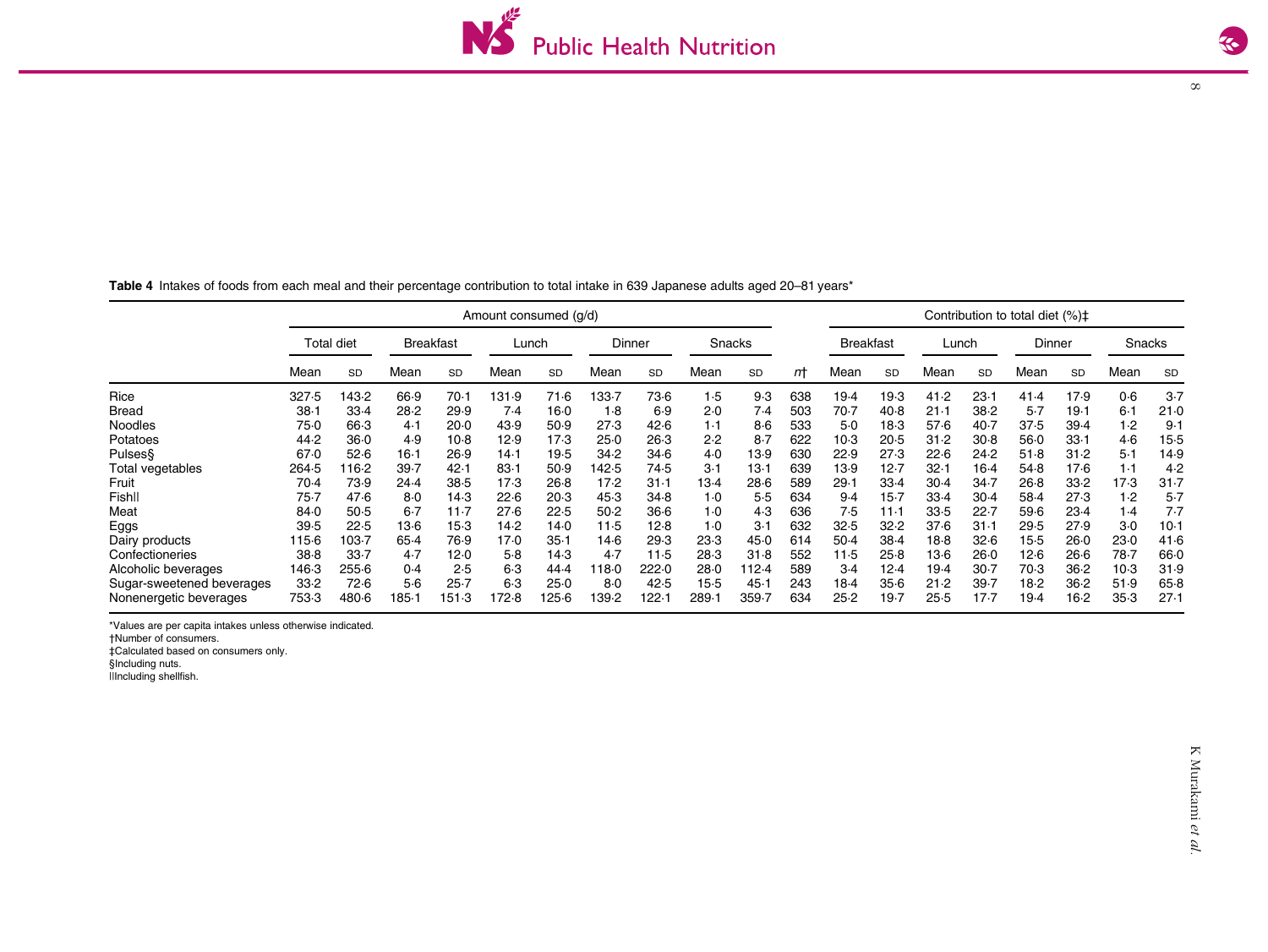

Meal composition in Japan

Meal composition in Japan

<span id="page-8-0"></span>Table 5 Associations of intakes of energy and nutrients from breakfast, lunch and dinner with total scores of the Healthy Eating Index-2015 (HEI-2015) of total diet in 639 Japanese adults aged 20– 81 years\*

|                                   | Breakfast <sup>+</sup> |           |           |           |            |           |                        | Lunch‡       |           |           |           |           |           |                        |            |           |            |           |            |           |                        |
|-----------------------------------|------------------------|-----------|-----------|-----------|------------|-----------|------------------------|--------------|-----------|-----------|-----------|-----------|-----------|------------------------|------------|-----------|------------|-----------|------------|-----------|------------------------|
|                                   | T1 (n 213)             |           | T2(n 213) |           | T3 (n 213) |           |                        | T1 $(n 213)$ |           | T2(n 213) |           | T3(n213)  |           |                        | T1 (n 213) |           | T2 (n 213) |           | T3 (n 213) |           |                        |
|                                   | Mean                   | <b>SE</b> | Mean      | <b>SE</b> | Mean       | <b>SE</b> | $P_{\text{for trend}}$ | Mean         | <b>SE</b> | Mean      | <b>SE</b> | Mean      | <b>SE</b> | $P_{\text{for trend}}$ | Mean       | <b>SE</b> | Mean       | <b>SE</b> | Mean       | <b>SE</b> | $P_{\text{for trend}}$ |
| Energy (kJ/d)<br><b>Nutrients</b> | 1745                   | 52        | 1857      | 50        | 1913       | 52        | 0.03                   | 2714         | 46        | 2803      | 44        | 2695      | 47        | 0.80                   | 3404       | 68        | 3640       | 65        | 3511       | 69        | 0.28                   |
| Protein (g/d)                     | 13.9                   | 0.5       | $15-6$    | 0.5       | 17.4       | 0.5       | < 0.0001               | 21.7         | 0.5       | 23.2      | 0.4       | 23.4      | 0.5       | 0.01                   | 31.2       | 0.7       | 33.7       | 0.7       | 34.0       | 0.7       | 0.008                  |
| Total fat (g/d)                   | $13-5$                 | 0.5       | $13-0$    | 0.5       | 13.4       | 0.5       | 0.87                   | 19.6         | 0.5       | 19.4      | 0.5       | $18-8$    | 0.5       | 0.32                   | 26.5       | 0.8       | 27.9       | 0.8       | 26.6       | 0.8       | 0.93                   |
| SFA (g/d)                         | 4.8                    | 0.2       | 4.3       | 0.2       | 4.3        | 0.2       | 0.07                   | 5.4          | 0.2       | 5.1       | 0.2       | 4.6       | 0.2       | 0.001                  | 7.2        | 0.2       | 7.4        | 0.2       | $6-4$      | 0.2       | 0.04                   |
| Carbohydrate (q/d)                | 58.9                   | 1.9       | 64.9      | 1.8       | 66.4       | 1.9       | 0.006                  | 92.7         | $1-7$     | 96.8      | 1·6       | 91.9      | 1.7       | 0.79                   | 98.5       | 2.0       | $100 - 7$  | 1.9       | 93.2       | 2.0       | 0.09                   |
| Added sugars (g/d)                | $6-6$                  | 0.5       | 5.6       | 0.5       | 6.3        | 0.5       | 0.63                   | 8.9          | 0.5       | 8.0       | 0.5       | 7.4       | 0.5       | 0.051                  | 7.8        | 0.5       | 8.5        | 0.5       | 7.4        | 0.5       | 0.61                   |
| Alcohol (g/d)                     | $0-0$                  | 0.0       | 0.1       | 0.0       | 0.1        | 0.0       | 0.56                   | 0.3          | 0.2       | 0.5       | 0.2       | 0.6       | 0.2       | 0.40                   | 5.9        | 1.1       | 9.6        | 1.1       | 11.7       | 1.1       | 0.0006                 |
| Dietary fibre (g/d)               | 2.6                    | 0.1       | 3.1       | 0.1       | 3.9        | 0.1       | < 0.0001               | 3.9          | 0.1       | 4.3       | 0.1       | 4.9       | 0.1       | < 0.0001               | 5.0        | 0.2       | $6-0$      | 0.2       | 6.7        | 0.2       | < 0.0001               |
| $Na$ (mg/d)                       | 778                    | 34        | 872       | 33        | 879        | 35        | 0.047                  | 1457         | 37        | 1479      | 35        | 1402      | 37        | 0.32                   | 1817       | 47        | 1834       | 45        | 1730       | 47        | 0.22                   |
| $K$ (mg/d)                        | 462                    | 20        | 555       | 19        | 756        | 20        | < 0.0001               | 668          | 19        | 756       | 19        | 809       | 20        | < 0.0001               | 994        | 26        | 1140       | 25        | 1234       | 26        | < 0.0001               |
| $Ca$ (mg/d)                       | 131.2                  | 7.7       | 149.3     | 7.4       | 203.4      | 7.7       | < 0.0001               | 121.2        | 4.1       | 133.6     | 4.0       | $146 - 7$ | 4.2       | < 0.0001               | 162.6      | $6-0$     | 194.1      | 5.8       | 202.9      | 6.1       | < 0.0001               |
| $Mg$ (mg/d)                       | 52.8                   | 2.3       | 62.1      | 2.2       | 81.1       | 2.3       | < 0.0001               | 72.4         | 2.0       | $80 - 0$  | 1.9       | 89.2      | 2.0       | < 0.0001               | 112.1      | 3.5       | 131.2      | 3.4       | 139.9      | 3.5       | < 0.0001               |
| Fe $(mq/d)$                       | 1.4                    | 0.1       | 1.7       | 0.1       | 2.2        | 0.1       | < 0.0001               | 2.3          | 0.1       | 2.5       | 0.1       | 2.7       | 0.1       | < 0.0001               | 3.3        | 0.1       | $3-6$      | 0.1       | $3-8$      | 0.1       | < 0.0001               |
| Vitamin A (µg/d)§                 | 79.9                   | $16-5$    | 123.9     | $15-8$    | 145.8      | $16-6$    | 0.007                  | 158.6        | $18-5$    | 189.9     | 17.8      | 201.8     | 18.7      | 0.11                   | 251.5      | 39.4      | 299.9      | 37.8      | 322.2      | 39.7      | 0.23                   |
| Vitamin D (mg/d)                  | 1.3                    | 0.2       | 1.5       | 0.2       | 1.8        | 0.2       | 0.04                   | 1.9          | 0.2       | 2.3       | 0.2       | 2.3       | 0.2       | 0.16                   | $3-6$      | 0.3       | 4.2        | 0.3       | 4.6        | 0.3       | 0.02                   |
| Vitamin C (mg/d)                  | $14-6$                 | 1.4       | 20.7      | 1.3       | 31.6       | 1.4       | < 0.0001               | 27.4         | 1.3       | 32.7      | 1.2       | 40.3      | 1.3       | < 0.0001               | 40.6       | 1.8       | 47.1       | 1.7       | 56.3       | 1.8       | < 0.0001               |
| Percentage of energy              |                        |           |           |           |            |           |                        |              |           |           |           |           |           |                        |            |           |            |           |            |           |                        |
| Protein                           | 13.1                   | 0.3       | 14.0      | 0.3       | $15-0$     | 0.3       | < 0.0001               | 13.4         | 0.2       | 13.9      | 0.2       | $14-6$    | 0.2       | 0.0001                 | $15-6$     | 0.2       | $16-0$     | 0.2       | $16-6$     | 0.2       | 0.009                  |
| <b>Total fat</b>                  | 27.8                   | 0.7       | 25.5      | 0.7       | 25.2       | 0.7       | 0.02                   | 26.8         | 0.5       | 25.6      | 0.5       | $26-1$    | 0.5       | 0.38                   | 29.4       | 0.5       | 28.9       | 0.5       | 28.4       | 0.5       | 0.18                   |
| <b>SFA</b>                        | 10.3                   | 0.3       | 8.7       | 0.3       | 8.3        | 0.3       | 0.0001                 | 7.4          | 0.2       | $6-7$     | 0.2       | 6.4       | 0.2       | 0.0004                 | 7.9        | 0.2       | 7.6        | 0.2       | 6.9        | 0.2       | 0.0001                 |
| Carbohydrate                      | 57.0                   | 0.9       | 59.1      | 0.8       | 58.8       | 0.9       | 0.16                   | 56.9         | 0.6       | 57.8      | 0.6       | 57.4      | 0.6       | 0.57                   | 48.7       | 0.7       | 47.6       | 0.7       | 46.5       | 0.7       | 0.04                   |
| Added sugars                      | 7.3                    | 0.6       | 5.4       | 0.6       | 5.9        | 0.6       | 0.11                   | 5.3          | 0.3       | 4.6       | 0.3       | 4.6       | 0.3       | 0.07                   | 3.9        | 0.2       | $3-8$      | 0.2       | 3.7        | 0.2       | 0.60                   |
| Alcohol                           | 0.0                    | 0.0       | 0.1       | 0.0       | 0.1        | 0.0       | 0.52                   | 0.3          | 0.1       | 0.4       | 0.1       | 0.5       | 0.1       | 0.36                   | 4.4        | 0.7       | $6-0$      | 0.6       | 7.5        | 0.7       | 0.002                  |

T, tertile.

\*Examined using the general linear model, with adjustment for sex, age group, weight status, dietary reporting status and survey year. Median values (ranges) of total scores of the HEI-2015 of total diet for the first, sec categories were 45·7 (22·1–48·3), 51·3 (48·4–55·1) and 59·3 (55·2–77·2), respectively. A higher score indicates <sup>a</sup> higher diet quality.

†For variables expressed as percentage of energy, <sup>n</sup> 634 after excluding five non-breakfast consumers.

‡For variables expressed as percentage of energy, <sup>n</sup> 636 after excluding three non-lunch consumers.

§Retinol activity equivalent.

 $\circ$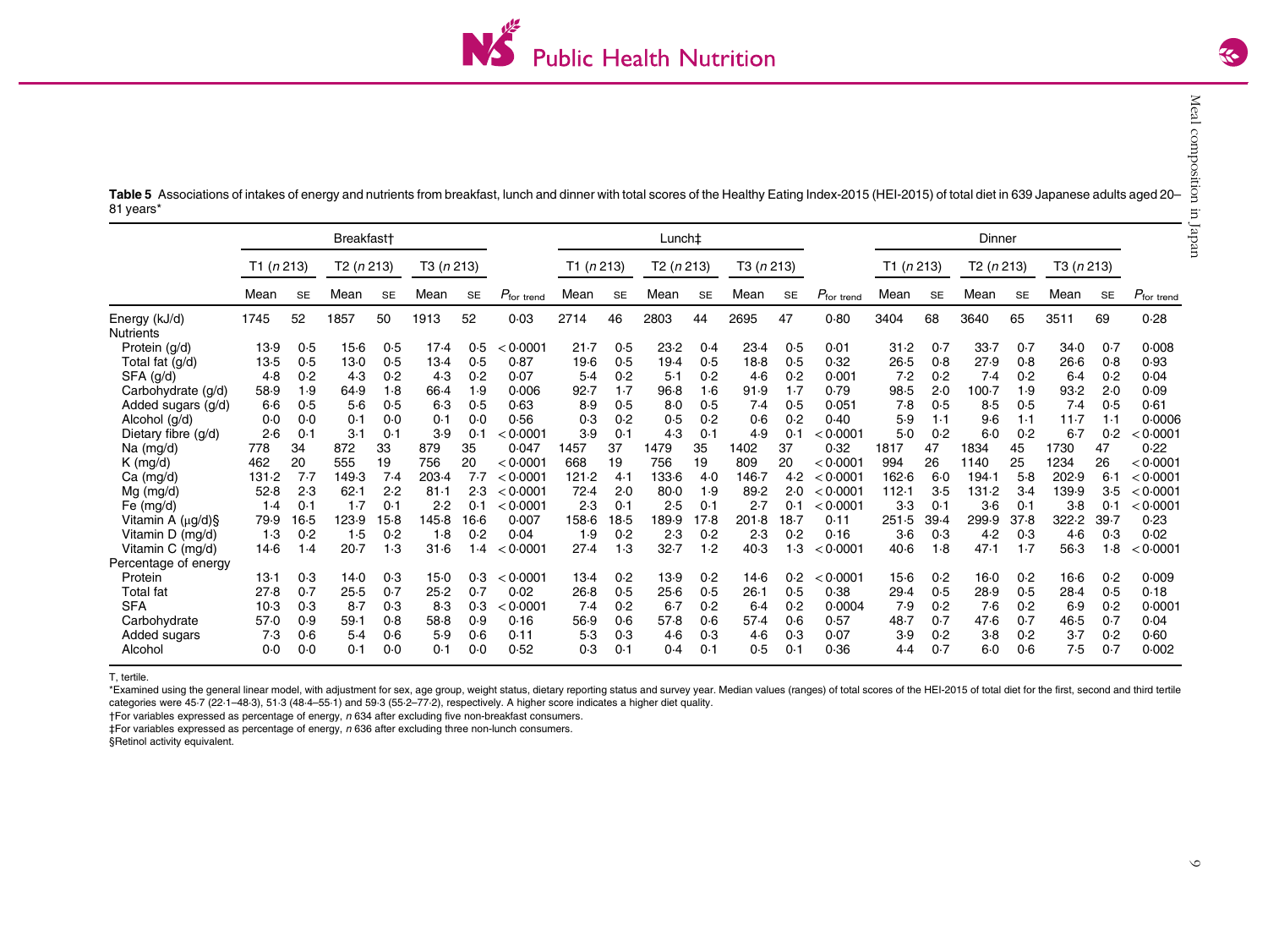<span id="page-9-0"></span>

Table 6 Associations of intakes of foods from breakfast, lunch and dinner with total scores of the Healthy Eating Index-2015 (HEI-2015) of total diet in 639 Japanese adults aged 20–81 years\*

Breakfast (g/d)  $P_{\rm for \ trend}$ Lunch (g/d) P<sub>for trend</sub> Dinner (g/d)  $P_{\rm for~trenc}$ T1 (<sup>n</sup> 213) T2 (<sup>n</sup> 213) T3 (<sup>n</sup> 213) T1 (<sup>n</sup> 213) T2 (<sup>n</sup> 213) T3 (<sup>n</sup> 213) T1 (<sup>n</sup> 213) T2 (<sup>n</sup> 213) T3 (<sup>n</sup> 213) Mean SE $\epsilon$  Mean se Mean se  $P_{\rm tor\: from}$  Mean se Mean se Mean se  $P_{\rm for\: from}$  Mean se Mean se Mean se Mean se Rice 56·2 4·9 74·1 4·7 70·4 4·9 0·048 128·6 4·7 142·0 4·5 125·1 4·7 0·64 142·9 4·9 141·3 4·7 117·0 4·9 0·0004Bread 35·2 2·1 29·0 2·0 20·4 2·1 $2.1 \le 0.0001$  0·0001 9·8 1·1 7·4 1·1 5·0 1·1 0·0048 2·2 0·5 2·1 0·5 1·1 0·5 0·11 Noodles 6·3 1·4 4·7 1·4 1·2 1·4 0·01 46·5 3·6 40·3 3·5 45·0 3·7 0·77 32·8 2·9 23·6 2·8 25·6 3·0 0·09Potatoes 3·2 0·7 4·8 0·7 6·7 0·8 0·002 11·1 1·2 12·8 1·2 14·8 1·2 0·04 22·7 1·9 25·0 1·8 27·2 1·9 0·11Pulses† 9·9 1·8 14·2 1·8 24·2 1·8 <sup>&</sup>lt; 0·0001 11·6 1·4 13·7 1·3 17·1 1·4 0·007 28·8 2·4 35·3 2·4 38·5 2·5 0·007 Total vegetables 27·7 2·6 39·2 2·5 52·2 2·7 <sup>&</sup>lt; 0·0001 72·9 3·6 83·1 3·4 93·2 3·6 0·0001 120·5 5·1 147·3 4·9 159·7 5·2 <sup>&</sup>lt; 0·0001 Fruit 10·0 2·5 22·0 2·4 41·3 2·6 $2.6 \le 0.0001$  0·0001 10·1 1·8 15·7 1·7 26·2 1·8 < 0·0001 7·5 2·0 13·9 2·0 30·2 2·1 < 0·0001 Fish‡ 5·2 1·0 7·4 0·9 11·4 1·0 <sup>&</sup>lt; 0·0001 17·6 1·4 24·1 1·3 25·9 1·4 <sup>&</sup>lt; 0·0001 39·3 2·4 46·5 2·3 50·2 2·4 0·002 Meat 7·0 0·8 7·5 0·8 5·5 0·8 0·19 28·6 1·5 27·5 1·5 26·8 1·5 0·42 50·2 2·4 51·6 2·3 48·8 2·5 0·70 $0.70$ Eggs 11·3 1·1 14·6 1·0 15·0 1·1 0·02 15·1 1·0 14·1 1·0 13·6 1·0 0·32 11·6 0·9 12·0 0·9 10·9 0·9 0·60 Dairy products 53·7 5·4 59·5 5·2 83·0 5·4 0·0003 14·1 2·5 18·4 2·4 18·4 2·5 0·24 13·6 2·1 14·4 2·0 15·9 2·1 0·47 Confectioneries 5·3 0·9 4·8 0·8 4·0 0·9 0·30 8·1 1·0 4·9 1·0 4·4 1·0 0·01 4·4 0·8 5·8 0·8 4·0 0·8 0·75Alcoholic beverages 0·2 0·2 0·7 0·2 0·4 0·2 0·44 3·7 3·2 6·7 3·0 8·5 3·2 0·31 83·8 14·9 129·9 14·3 140·1 15·0 0·01 Sugar-sweetened beverages 7·6 1·8 5·3 1·8 4·0 1·9 0·19 7·3 1·8 8·0 1·7 3·5 1·8 0·16 13·3 3·0 7·7 2·9 2·9 3·0 0·02 Nonenergetic beverages 200·0 10·7 173·6 10·3 181·9 10·8 0·25 175·9 9·0 161·4 8·6 181·2 9·0 0·71 154·5 8·6 130·6 8·3 132·4 8·7 0·08

T, tertile.

\*Examined using the general linear model, with adjustment for sex, age group, weight status, dietary reporting status and survey year. Median values (ranges) of total scores of the HEI-2015 of total diet for the first, sec categories were 45·7 (22·1–48·3), 51·3 (48·4–55·1) and 59·3 (55·2–77·2), respectively. A higher score indicates <sup>a</sup> higher diet quality.

†Including nuts.

‡Including shellfish.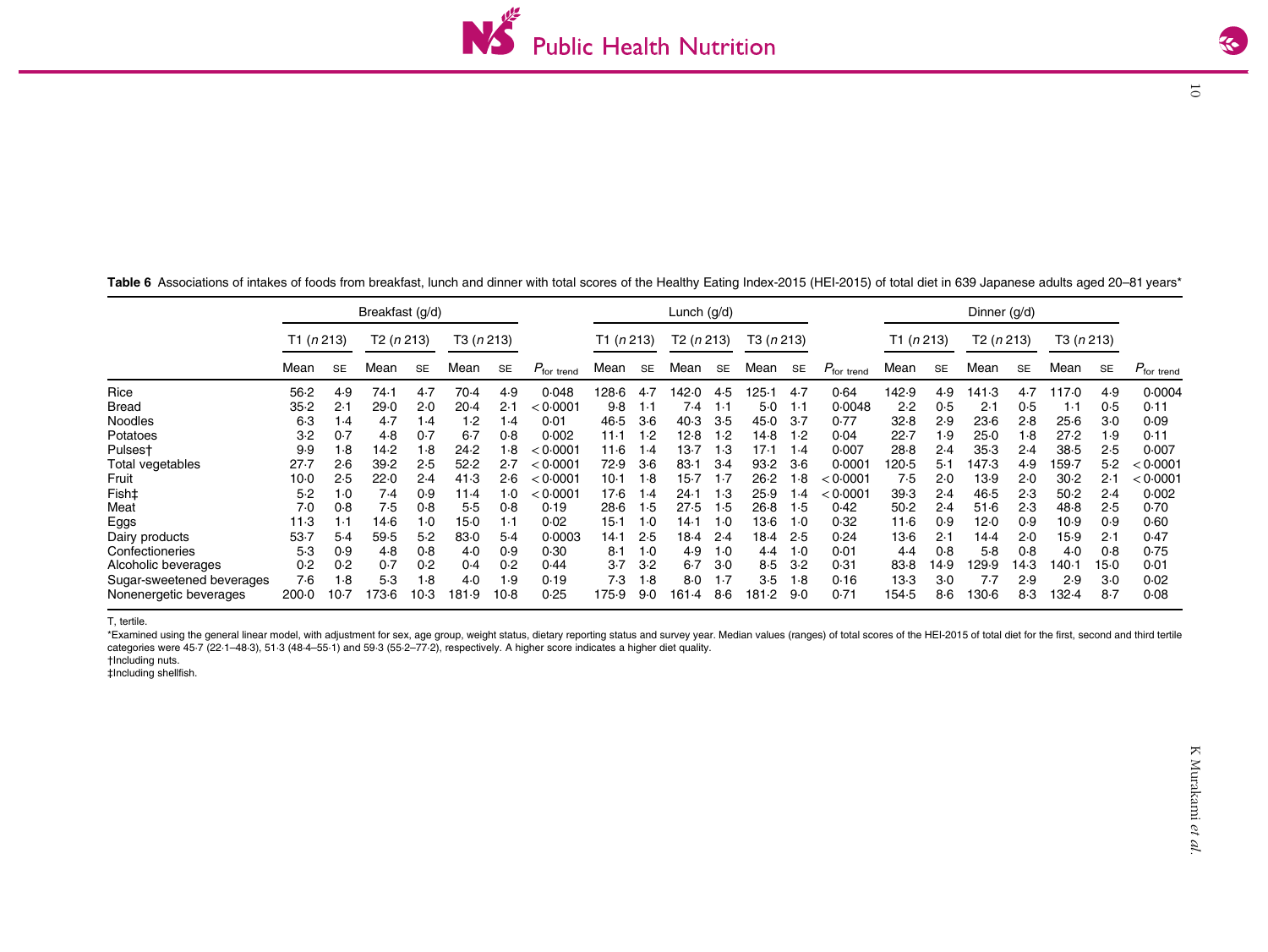### Meal composition in Japan 11

contribution to total intake did vary, especially at breakfast. The exact reason is unknown, but this might be due to differences in the degree of dependence on one meal type for key foods, particularly plant-based foods. For example, a study in Norwegian adults showed that dinner accounted for 69 % (of daily intake) of vegetables (and 72 % of fish), breakfast accounted for 44 % of whole grains and snacks accounted for 51% of fruits<sup>[\(5\)](#page-11-0)</sup>. Similar findings were observed from a national representative sample of Australian adults for non-starchy and starchy vegetables (62 and 81 % from dinner, respectively) and fruits (55 % from snacks $(6)$  $(6)$  $(6)$ . In contrast, intakes of major plant-based foods were more evenly distributed among three main meals in this study: the contribution of breakfast, lunch and dinner was, respectively, 14, 32 and 55 % for total vegetables; 29, 30 and 27 % for fruit (as well as 17 % from snacks) and 19, 41 and 41 % for rice (the major grain food). In any case, this kind of background information should be accumulated from various countries so that more effective country-specific meal-based dietary guidelines and public health messages could be developed.

We found that favourable dietary intake patterns associated with a higher diet quality of total diet were relatively consistent across three main meal types. That is, there was a positive association of overall diet quality with intakes of key nutrients and food groups to encourage from each main meal. However, one clear exception to note was rice. A higher intake of rice from breakfast was positively associated with a higher overall diet quality, but such a positive association was not observed for lunch or dinner. This may be because there are multiple options for staple foods (rice or bread) in breakfast in Japan<sup> $(22,31)$  $(22,31)$ </sup>, and thus, the association with overall diet quality may be assessed mainly as a comparison of a choice of rice or bread within breakfast. For support on this, bread intake at breakfast was inversely associated with overall diet quality. On the other hand, because rice is more exclusively selected as a staple food for lunch and dinner $(22,31)$ , the association with overall diet quality may be assessed mainly as a comparison of other foods accompanied by rice within lunch and dinner. These observations, as well as relatively weak correlations of diet quality among meal types, highlight the complex nature of meals as food combinations, which, in turn, suggests the importance of accumulating evidence at the meal level.

The strength of this study is the use of detailed dietary information obtained from a 4-d weighed dietary record. However, there are also several limitations. First, although sampling was conducted to consider regional differences in dietary habits, the present population is not a nationally representative sample of general Japanese, but rather volunteers, of whom some lived in the same household. In particular, our participants may be biased towards greater health consciousness. We unfortunately do not know how the present population is comparable with the general Japanese population in terms of, for example, educational level and employment because of a lack of information. Nevertheless, the mean values of the HEI-2015 in the present population were comparable with those reported from the 2012 Japanese National Health and Nutrition Survey  $(51.3 \text{ (SD 9.0)}$  for men and  $52.9 \text{ (SD 9.2)}$  for women; information not available for NRF9.3)<sup>([18\)](#page-11-0)</sup>. Further research in a more representative sample is needed.

Second, all self-reported dietary assessment methods are subject to both random and systematic errors $(52)$ , and the nature and extent of the measurement error of selfreported information on dietary intake from each meal type are largely unknown<sup> $(24)$ </sup>. The present results should therefore be interpreted with caution in this respect. Nevertheless, the use of the Goldberg's cut-off (based on EI:BMR) identified only a few underreporters and overreporters (3·1 and 2·3 %, respectively), suggesting overall satisfactory reporting accuracy of dietary intake. To minimise the influence of measurement error in dietary variables, we mainly relied on the percentage contribution to total intake for interpreting our data, as well as the use of energy-adjusted values for diet quality measures<sup>[\(53\)](#page-12-0)</sup>.

Third, because the dietary data used here were collected during the winter season (February and March), any seasonal variation in dietary intake was not considered. Given that several previous studies have observed seasonal differences in intakes of at least some nutrients and food groups in Japanese adults<sup> $(54–56)$  $(54–56)$  $(54–56)$ </sup>, this might have produced some bias in assessing average dietary intake over the year. Additionally, while two independent data collected in 2003 and 2013 were combined for the main analysis after confirming that separate analyses produced similar results, this 10-year difference might be potentially significant when it comes to diet. Given that a trend analysis based on National Health and Nutrition Survey  $2003-2015^{(14)}$  $2003-2015^{(14)}$  $2003-2015^{(14)}$  showed significant albeit small differences in food group intakes during this period, the present results should be interpreted cautiously.

Fourth, diet quality was assessed by the HEI-2015 and NRF9.3 in this Japanese study, even though both scores were primarily developed for Americans. Thus, these measures are not optimal for assessing the overall quality of Japanese diet, but rather the best available<sup> $(18)$  $(18)$  $(18)$ </sup>, as mentioned above. Finally, in view of the multiple analyses for the associations between overall diet quality and intakes from each meal type, it is possible that some of the significant findings in the present study occurred by chance.

In conclusion, in this study of Japanese adults, dinner was highest in terms of not only diet quality but also percentage contribution to total EI, followed by lunch, breakfast and snacks. For many nutrients, the percentage contribution to total intake did not vary across each meal type and was broadly in line with that for EI. For foods, on the other hand, intakes largely depended on one meal type, except for several foods, including rice, eggs, fruit and non-energetic beverages, which were more commonly consumed at various meal types. This study also provided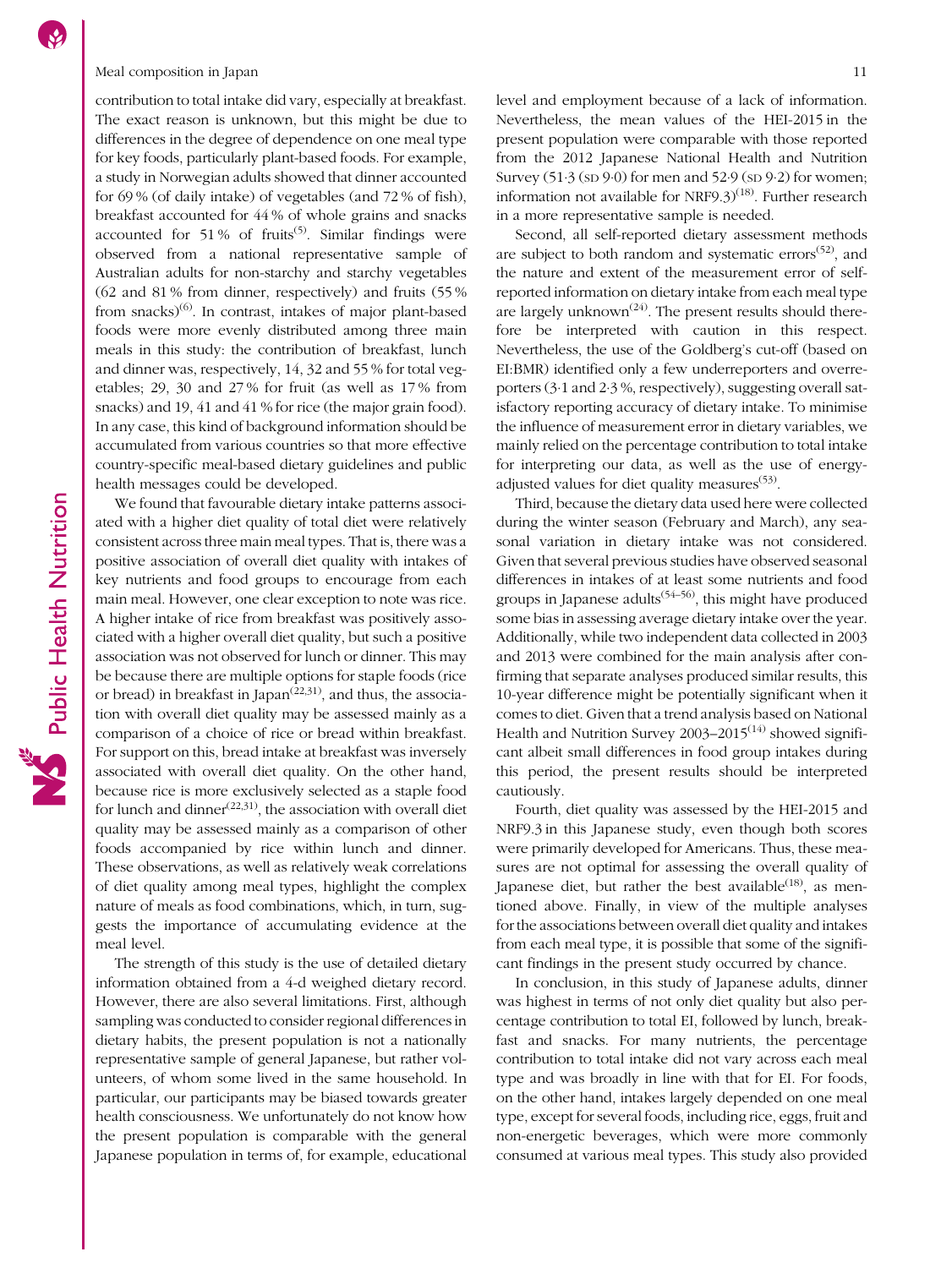<span id="page-11-0"></span>a picture of dietary intake patterns within each meal type associated with a higher quality of total diet. These findings provide the key information on each meal type in the Japanese diet and will help inform the development of meal-based guidelines and public health messages. Future research is needed to examine whether the present findings are similarly observed in a more representative sample of Japanese as well as in other Asian populations.

### Acknowledgements

Acknowledgements: The authors thank Naoko Hirota, Akiko Notsu, Ayako Miura, Hidemi Todoriki, Mitsuru Fukui and Chigusa Date for data collection. Financial support: This study was funded by a Health and Labour Sciences Research Grant (number H23-jyunkankitou (seishuu)-ippan-001) and H13 Health Sciences Research Grant (Kenkou-kagakusougoukenkyujigyou) from the Ministry of Health, Labour and Welfare, Japan. The Ministry of Health, Labour and Welfare had no role in the design, analysis or writing of this article. Conflict of interest: None. Authorship: K.M. conceptualised the study question, analysed and interpreted the data, prepared the first draft of the manuscript and had primary responsibility for the final content; N.S. contributed to the conceptualisation of the study question and data interpretation and assisted in the writing of the manuscript; M.B.E.L. contributed to the conceptualisation of the study question and provided critical input into the final draft of the manuscript; A.F. assisted in the writing of the manuscript; K.A. contributed to the design of the survey, data collection and data management. S.M. managed the study-field establishment and recruitment and contributed to data collection and S.S. directed the survey. All authors have read and agreed to the final version of the manuscript. Ethics of human subject participation: For both the 2003 survey and 2013 survey, the study purpose and protocol were explained before the study and written informed consent was obtained from each participant. Use of data from the 2003 survey and the study protocol of the 2013 survey were approved by the University of Tokyo Faculty of Medicine Ethics Committee (numbers 3421 and 10005, respectively).

# Supplementary material

For supplementary material accompanying this paper visit <https://doi.org/10.1017/S1368980020004310>

### References

1. Jacobs DR & Steffen LM (2003) Nutrients, foods, and dietary patterns as exposures in research: a framework for food synergy. Am J Clin Nutr **78**, 508S-513S.

- 2. Andersson J, Nydahl M, Gustafsson K et al. (2003) Meals and snacks among elderly self-managing and disabled women. Appetite 41, 149–160.
- 3. de Oliveira Santos R, Fisberg RM, Lobo Marchioni DM et al. (2015) Dietary patterns for meals of Brazilian adults. BrJ Nutr 114, 822–828.
- 4. Murakami K, Livingstone MBE, Shinozaki N et al. (2020) Food combinations in relation to the quality of overall diet and individual meals in Japanese adults: a nationwide study. Nutrients 12, 327.
- 5. Myhre JB, Loken EB, Wandel M et al. (2015) Meal types as sources for intakes of fruits, vegetables, fish and whole grains among Norwegian adults. Public Health Nutr 18, 2011–2021.
- 6. Sui Z, Raubenheimer D & Rangan A (2017) Exploratory analysis of meal composition in Australia: meat and accompanying foods. Public Health Nutr 20, 2157–2165.
- 7. Krok-Schoen JL, Jonnalagadda SS, Luo M et al. (2019) Nutrient intakes from meals and snacks differ with age in middle-aged and older Americans. Nutrients 11, 1301.
- 8. Nishi SK, Jessri M & L'Abbe M (2018) Assessing the dietary habits of Canadians by eating location and occasion: findings from the Canadian Community Health Survey, Cycle 2.2. Nutrients 10, 682.
- 9. Almoosawi S, Winter J, Prynne CJ et al. (2012) Daily profiles of energy and nutrient intakes: are eating profiles changing over time? Eur J Clin Nutr 66, 678-686.
- 10. Sasaki S (2011) The value of the National Health and Nutrition Survey in Japan. Lancet 378, 1205–1206.
- 11. Ikeda N, Saito E, Kondo N et al. (2011) What has made the population of Japan healthy? Lancet 378, 1094-1105.
- 12. Murakami K, Shinozaki N, Fujiwara A et al. (2019) A systematic review of principal component analysis-derived dietary patterns in Japanese adults: are major dietary patterns reproducible within a country? Adv Nutr 10, 237-249.
- 13. Micha R, Khatibzadeh S, Shi P et al. (2015) Global, regional and national consumption of major food groups in 1990 and 2010: a systematic analysis including 266 country-specific nutrition surveys worldwide. BMJ Open 5, e008705.
- 14. Murakami K, Livingstone MBE & Sasaki S (2018) Thirteenyear trends in dietary patterns among Japanese adults in the National Health and Nutrition Survey 2003–2015: continuous Westernization of the Japanese diet. Nutrients 10, 994.
- 15. Powles J, Fahimi S, Micha R et al. (2013) Global, regional and national sodium intakes in 1990 and 2010: a systematic analysis of 24 h urinary sodium excretion and dietary surveys worldwide. BMJ Open 3, e003733.
- 16. Asakura K, Uechi K, Sasaki Y et al. (2014) Estimation of sodium and potassium intakes assessed by two 24 h urine collections in healthy Japanese adults: a nationwide study. Br J Nutr 112, 1195-1205.
- 17. Micha R, Khatibzadeh S, Shi P et al. (2014) Global, regional, and national consumption levels of dietary fats and oils in 1990 and 2010: a systematic analysis including 266 country-specific nutrition surveys. BMJ 348, g2272.
- 18. Murakami K, Livingstone MBE, Fujiwara A et al. (2020) Application of the Healthy Eating Index-2015 and the Nutrient-Rich Food Index 9.3 for assessing overall diet quality in the Japanese context: different nutritional concerns from the US. PLoS One 15, e0228318.
- 19. Fujiwara A, Murakami K, Asakura K et al. (2018) Estimation of starch and sugar intake in a Japanese population based on a newly developed food composition database. Nutrients 10, 1474.
- 20. Murakami K & Sasaki S (2018) Glycemic index and glycemic load of the diets of Japanese adults: the 2012 National Health and Nutrition Survey, Japan. Nutrition 46, 53–61.
- 21. Murakami K, Livingstone MB, Okubo H et al. (2017) Energy density of the diets of Japanese adults in relation to food and nutrient intake and general and abdominal obesity: a